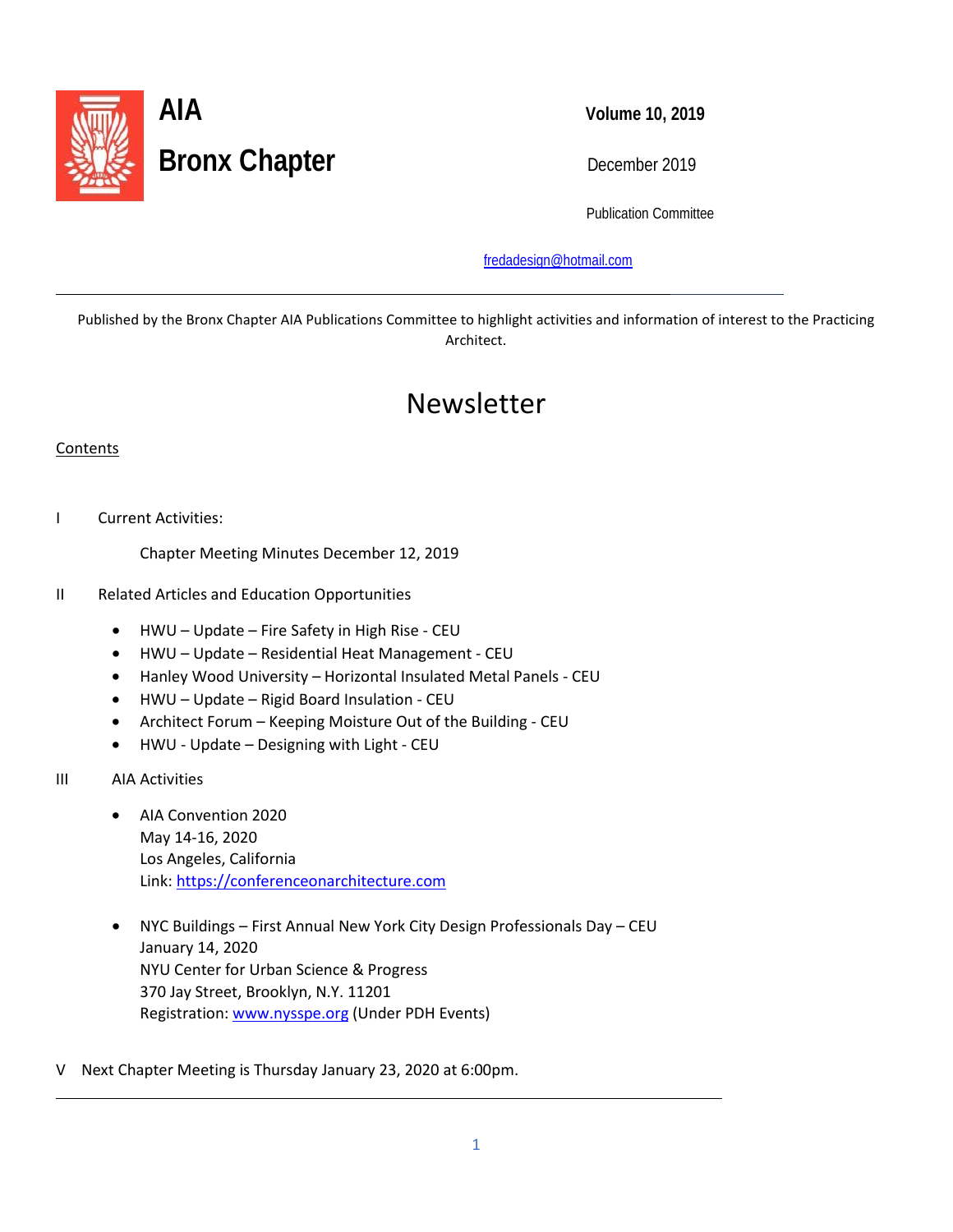#### **I Current Activities:**

 **Chapter Meeting Minutes December 12, 2019**



December 12, 2019

Meeting Minutes

#### Meeting began at 12:10pm

#### Attendees Guests

Antonio Freda Ken Koons Sr. Ken Koons Jr. Jorge Lee Jerin Lisha Giuliano Penna

William Davis **Crystal Window & Door Systems Ltd.** Sara Djazayeri Vincent J. Grieco – Regional Sales Robert Esnard **Amanda N. Li – Marketing Coordinator** 

#### Agenda / Discussion:

1. Vincent J. Grieco – a Regional Sales/Technical Manager from Crystal Window & Door Systems Ltd. presented a seminar titled "Specifying Windows, Doors and Skylights using Performance Standards", with slides and physical samples of windows for Continuing Education Credit. He was accompanied by Amanda N. Li, a Marketing Director and three other company representatives. Vincent reviewed the history of window manufacturing including the evolution of regulations in the United States and within the New York Region. Prior to the 1940's, windows and doors standards were developed individually by architects based on the needs of specific projects and clients. As construction became more regulated, standards were introduced by manufactures and their industry trade organizations, as well as governmental, construction regulatory agencies. The overall goal of this industry was to create "predictability" for products with characteristics that the construction industry could utilize to systematically choose the type of windows and/or doors for specific situations in a rational way.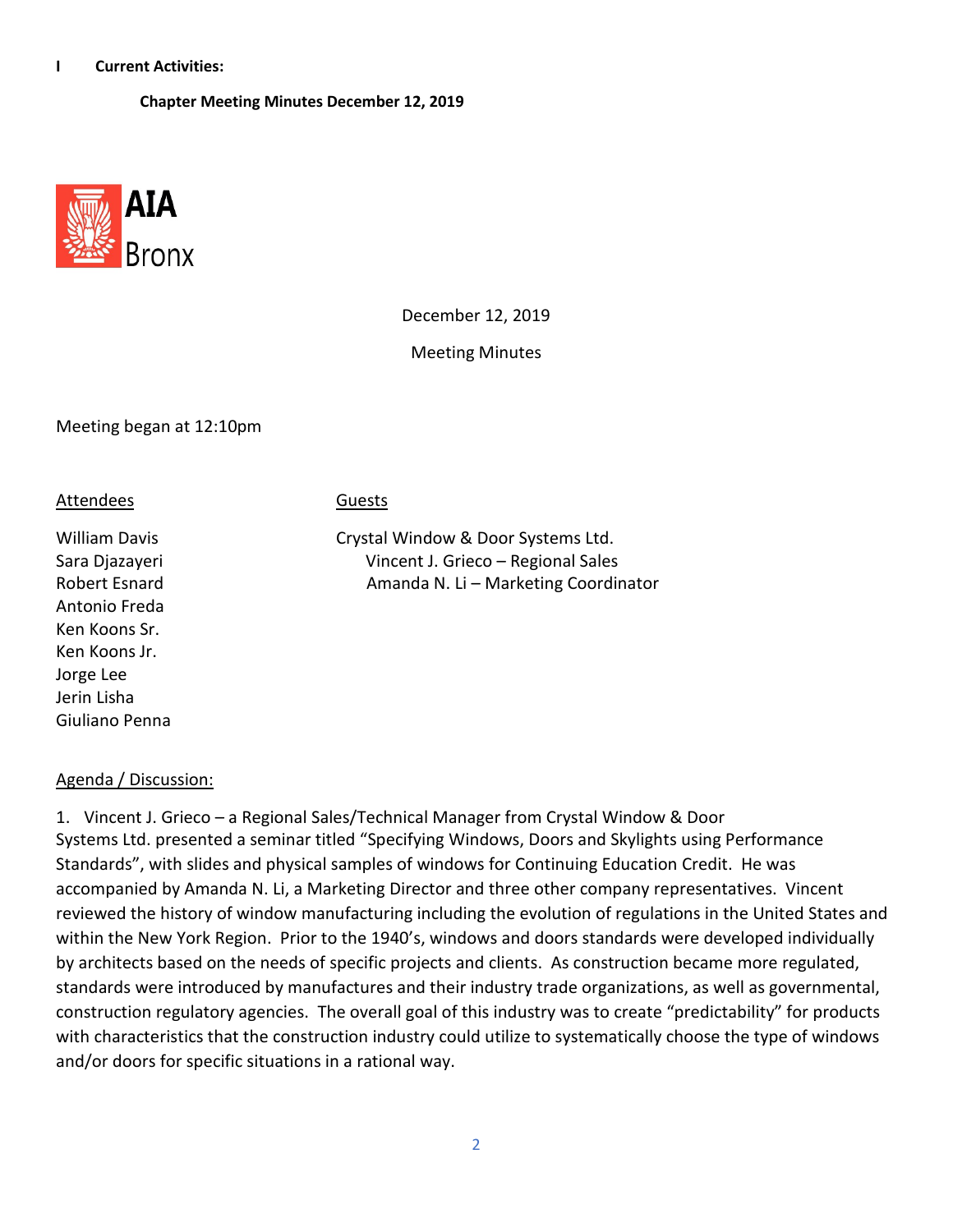In 1947, the industry created the first nationwide standard to attempt to "consistently" measure the performance of windows, doors and skylights. From this first standard until 2005, the industry used five general categories to classify windows:

- R Residential
- LC Local Commercial
- C Commercial
- HC Heavy Commercial
- AW Architectural Window

These categories evolved in 1985 to specifically cover aluminum windows and doors, in 1986 vinyl windows were also included. In 1997 all the standards nationwide changed to consistent, "performance standards" measured by an independent "third" party organization. These standards were upgraded again in 2008 to simplify classifying products taking the five categories listed above into four categories. The last two categories HC and AW combined into an enlarged new AW category. This was done using the AAMA/WDMA/CSA-101/I.S.2/A440 **North American Fenestration Standard/Specification (NAFS)** for windows, doors and skylights**.** 

The performance characteristics are broken down into five rating categories:

a) structure b) water penetration c) air infiltration d) deflection and e) resistance to forced entry.

Each one of these elements have specific performance levels and are rated and grouped by; pressure, water and air infiltration, durability, and the ability to resist a forced entry. Each one of these are organized by classifications i.e., R, LC, C and AW. The performance characteristics are rated by the **American Architectural Manufacture Association (AAMA),** an independent nationally recognized third-party organization. The ratings are indicated on every manufactured product, with factory installed labels that describe the test rating for the five performance characteristics with the appropriate class and manufacturers product serial numbers. The purpose is to allow architects, contractors and owners to predict the kind of performance appropriate for specific projects, so that a project can be built with the appropriate window, door or skylight relative to the project's actual location. This rating also will indicate to inspectors and owners that the legal requirements and the needs of the user for a finished building will meet the relevant code requirements.

Vincent illustrated how specific projects should specify windows, doors and skylights to reflect the specific project location and the user's needs. One of the key elements after selection he recommended, is to whenever possible, require before construction, a physical "mockup" of the completed assembly. This allows a product to be inspected, tested and reviewed at the location the project is to be built at. Also, this is the best way to be sure, all the characteristics of the product and the contractor's installation techniques are in conformity with project specifications and expectations.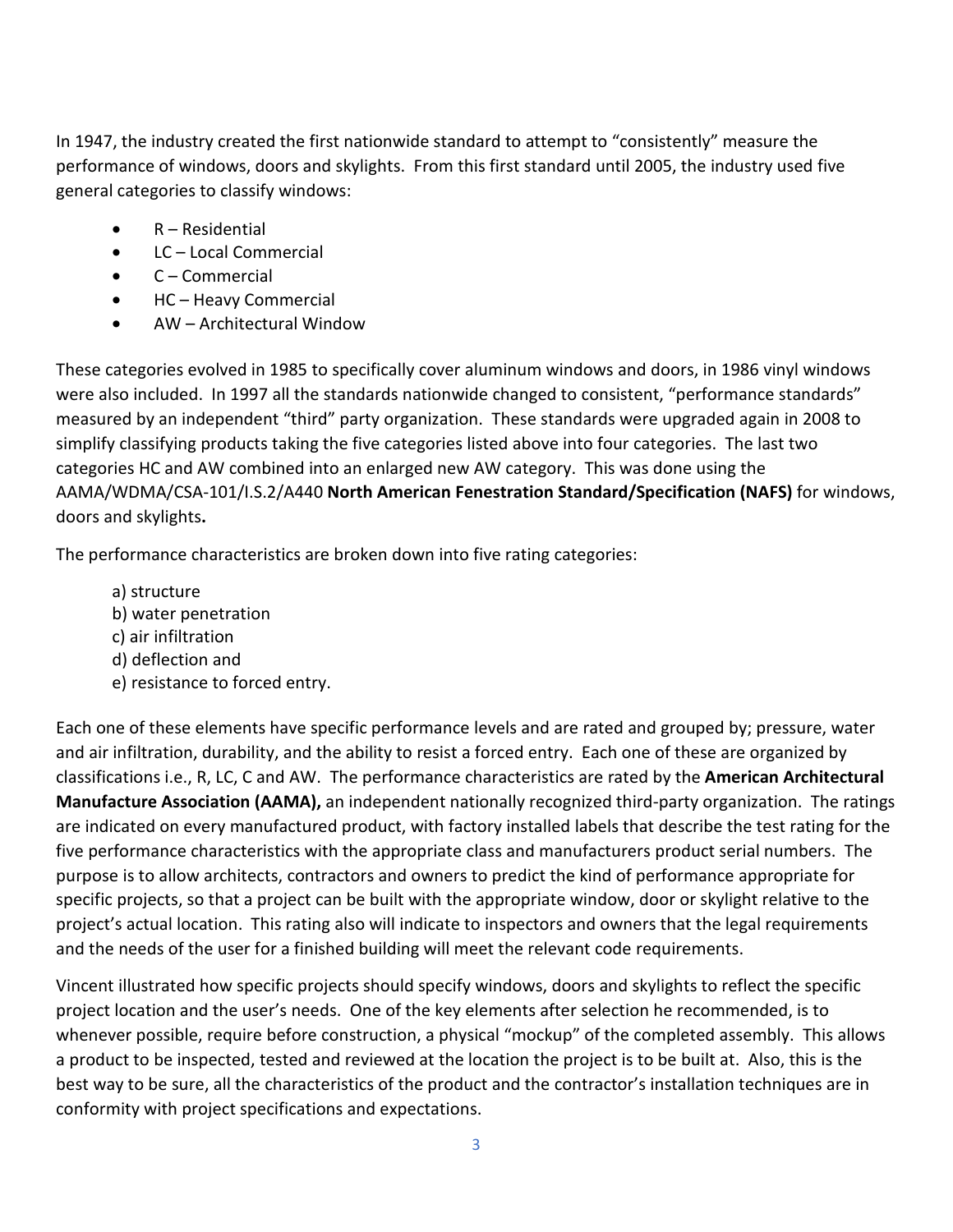Vincent Grieco also emphasized the importance of double-checking local code requirements so that a project is built legally. He illustrated examples of some products have levels of air and water infiltration characteristics, that would be nationally acceptable relative to industry standards by AAMA, but not high enough to satisfy local codes like in New York City, which has more stringent limits for many performance characteristics of windows, doors and skylights.

At the end of the presentation Vincent Grieco, with other members of the crystal team in attendance, handed around various physical samples of window and door components to illustrate many of the situations he had discussed generally and during the slide presentation. Vincent with pictures, descriptions and samples, clearly explained a very complicated subject, wonderfully. He obviously had many years of "hands on" experience, which allowed him to speak with confidence, respond to issues and all questions raised during the presentation as well in the question/answer at the end of the seminar. Vincent volunteered that he and his colleagues would be willing to assist Chapter members on their projects, to assure that the appropriate window, door or skylight will be selected with the required characteristics. His presentation was dynamic, professional and well received by the Chapter members. He can be contacted at:

Vincent J. Grieco Regional Sales/Technical Manager Crystal Window & Door Systems, Ltd. Tel: 718-943-2481 Email: [Vincent@CrystalWindows.com](mailto:Vincent@CrystalWindows.com)

2. The Minutes of the November 21, 2019 were circulated. Sara Djazayeri made a motion for approval and the motion seconded by William Davis. The November minutes were then unanimously accepted.

### 3. Meeting Dates:

The meeting dates will continue to alternate luncheon and dinner meetings. The schedule for the next meeting in January 23, will be a dinner meeting and the schedule for the next few meetings are:

| January 23, 2020  | Ξ.                       | 6:00 <sub>pm</sub> |
|-------------------|--------------------------|--------------------|
| February 20, 2020 | $\overline{\phantom{0}}$ | 12:00pm            |
| March 19, 2020    |                          | 6:00 <sub>pm</sub> |
| April 20, 2020    |                          | 12:00pm            |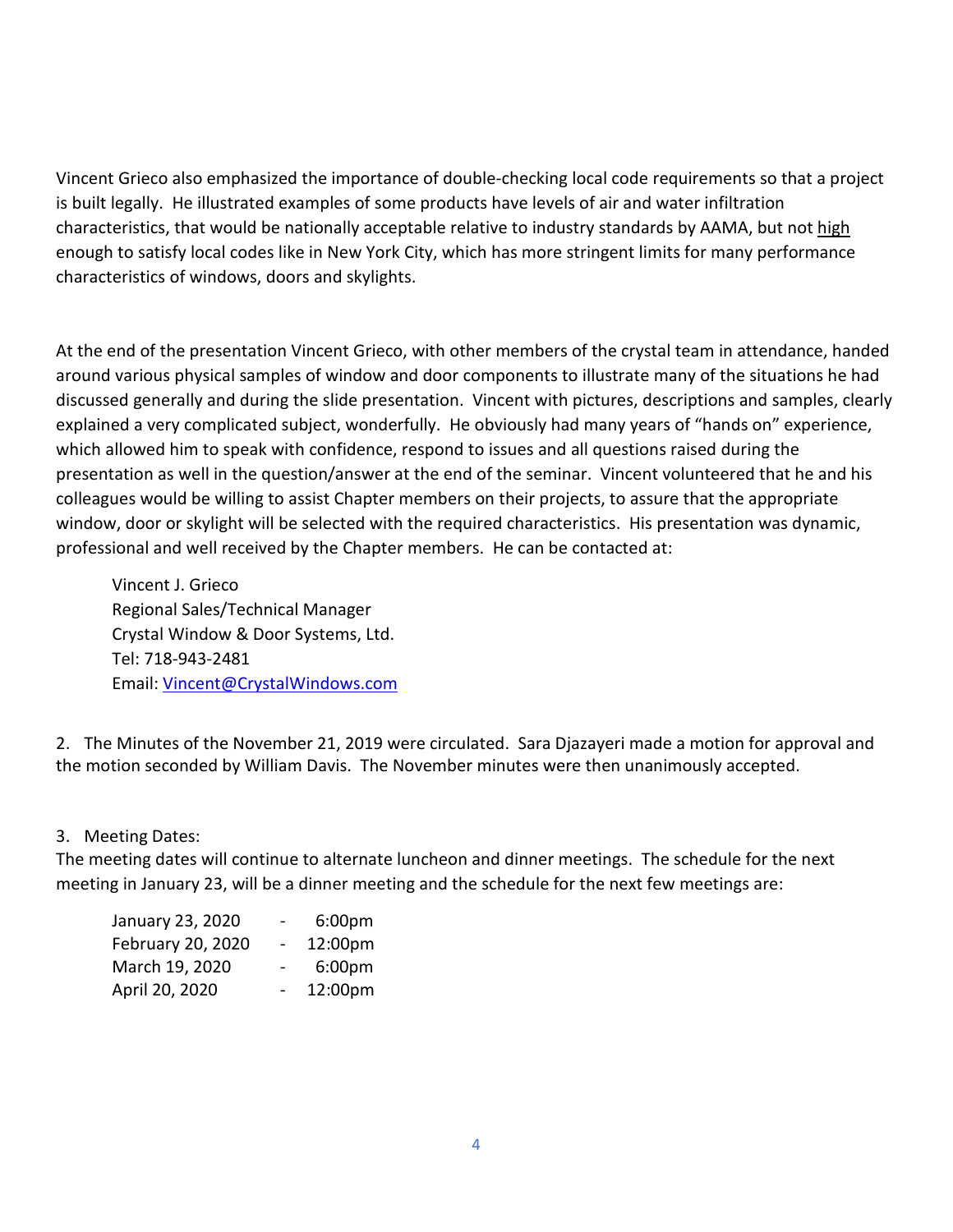### 4. Chapter Committees:

• Budget

Treasurer Kenneth Koons Jr. presented and circulated a proposed budget for 2020 which is summarized below:

#### **AMERICAN INSTITUTE OF ARCHITECTS**

 **BRONX CHAPTER**

**PROJECTED BUDGET FOR THE YEAR 2020**

| EXPENSES.                        |        |     |        |
|----------------------------------|--------|-----|--------|
| <b>MEETING VENUE.</b>            | \$3000 | \$  | 3,000  |
| <b>INSURANCE.</b>                | 2000   | \$  | 2,000  |
| WEB SITE.                        | 350    | \$  | 350    |
| <b>EXPENSES FOR OFFICERS TO</b>  |        |     |        |
| ATTEND CONVENTION.               | 600    | \$  | 600    |
| AIA COMPLIANCE CONSULTANT.       | 1500   | \$  | 1,500  |
| ARCHITECTS COUNCIL.              | 400    | \$  | 400    |
| HUDSON VALLEY ASSOCIATION.       | 750    | \$  | 750    |
| AWARDS PROGRAM.                  | 1500   | \$  | 1,500  |
| LEGAL.                           | 4000   | \$  | 4,000  |
| MEMBERSHIP UTREACH.              | 400    | \$  | 400    |
| ACCOUNTING.                      | 400    | \$  | 400    |
| <b>TOTAL PROJECTED EXPENSES.</b> | 14,900 | \$  | 14,900 |
| PROJECTED INCOME BASED ON        |        |     |        |
| <b>YEAR 2019.</b>                | 16,000 | \$. | 16,000 |

Ken indicated that the Chapter has always operated within its' budget and he and the Chapter Audit Committee expect to continue that practice through the 2020 year. The projected income is developed from membership dues and sponsorship fees which is estimated to be \$16,000, with expenses, assuming the same level of activity as 2019, at approximately \$14,900 dollars. Tony Freda made a motion to adopt the 2020 Budget and Sara Djazayeri seconded it and the 2020 Budget was passed unanimously.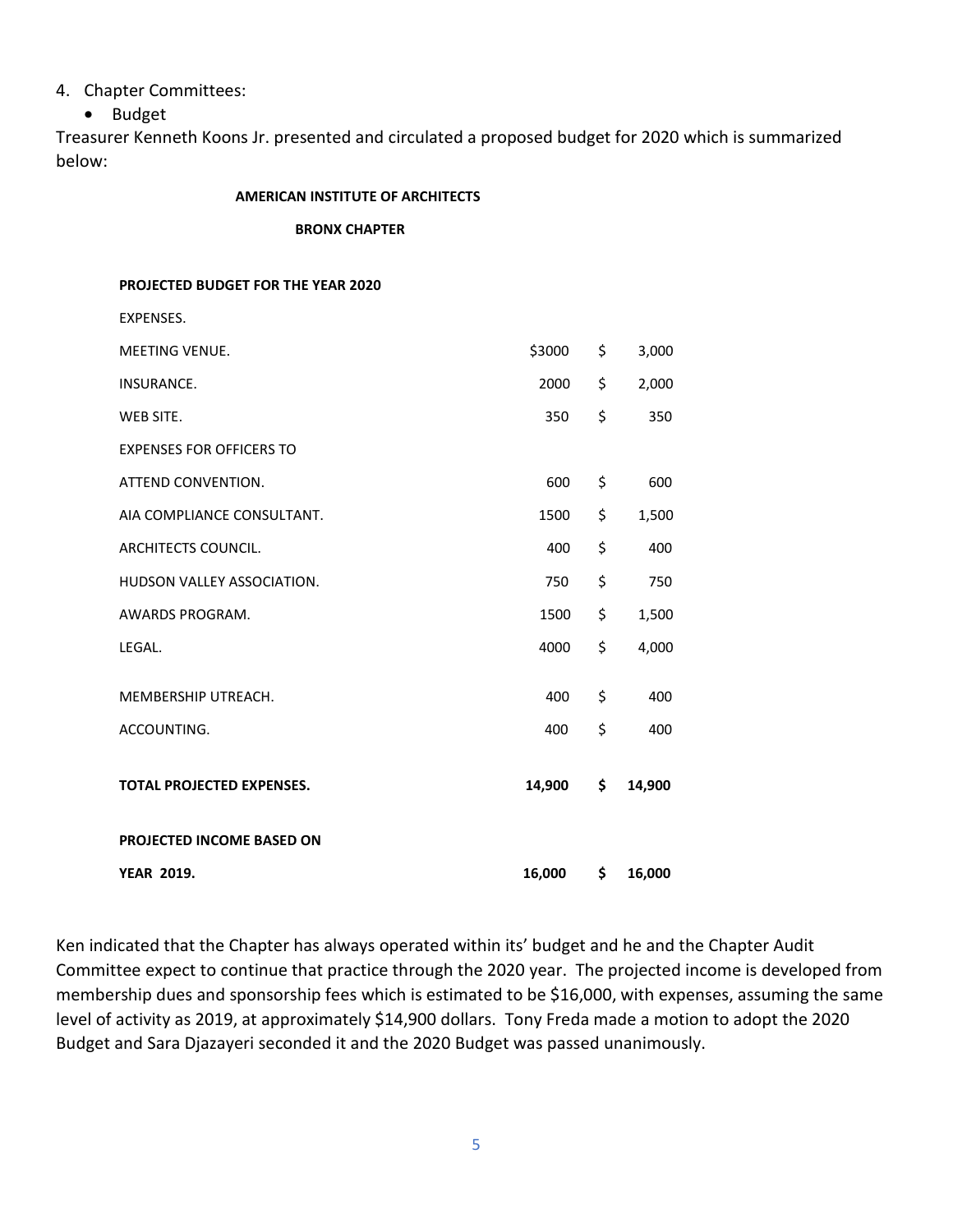# • Education:

Sara Djazayeri described the Education Committee's efforts and the first proposed Chapter program, of educational outreach, to take place March 11, 2020 at P.S. 86, which is located in the Kingsbridge Heights section of the Bronx. The plan is for the committee meet a middle school class in the morning at P.S. 86, to discuss architecture and what an architect actually does. Then take a trip with the students to Byer Binder & Bell's architectural office in Manhattan. This visit will allow the children to observe architects in action and participate in a short workshop. Sara indicated that she and Ofe Clarke are scheduled to accompany the children.

• Events Committee:

Josette Matthew arranged for an informal get together of Bronx Chapter members and friends to attend the Train Show at the New York Botanical Gardens on Saturday evening December 14<sup>th</sup>. This event had been indicated in the notices previously and members. If any member would like to visit the Train Show, click the link on Garden's website to purchase tickets. For the future, Josette is hoping at the next meeting, to present some planning ideas for 2020 events. She welcomes input or member ideas for possible activities and can be contacted by cell at 347-819-2269 or by email [j.matthew061@gmail.com](mailto:j.matthew061@gmail.com) .

- 5. Department of Buildings:
- Commissioner's Meeting

Tony Freda was invited as Chapter President to an industry meeting with DOB Commissioner Melanie La Rocca and her staff on December 9, 2019. The meeting was a chance for Design Professionals to meet the Commissioner and listen to a presentation of her hopes and her thoughts for DOB in the near future. The discussion was frank and cordial, even though there were many controversial topics and disagreements among the attendees. The Commissioner is continuing the efforts of the former Commissioner Rick Chandler to implement DOB NOW, so that all filings will be electronically filed through the new DOB NOW "Portal". There were comments about understanding "the actual" filing process as it appears to be more complicated than the previous system. The Commissioner acknowledged that the system has growing pains. Her goal is to iron those out quickly and to making filing as efficient and fast as possible. The Department will be evaluating what is submitted through the portal, on what has worked well and what was less successful. One of the important modifications of filing currently, is that Directive 14 will be not used once DOB NOW is completely operational. In addition, "Pro-Cert" will still be an option for now, but all applications will undergo a preliminary DOB examination. She expects the DOB NOW process to be completely operational and implemented sometime next year in July/August.

There were other discussions about enforcement and the solar requirement for roofs which went into law this month on November 19, 2019. All new alterations, where new roof, roof systems or decks are installed, must have solar panels or a "vegetated" roof. Tony will supply the handouts of the Commissioners meeting; including DOB's bulletin implementation memos and Local Law notices all of which will be attached as, "Amendments A to H" to be included in December's meeting minutes for members information:

• New York Chapter Meeting – Local Law Issues.

William Davis attended a subsequent meeting at the New York Chapter AIA on Wednesday, October 11, 2019 which contained many of the same issues that Tony Freda discussed. The NY Chapter has distanced itself from the Architects Council as they wanted to work as much as possible with the regulatory NYC agencies.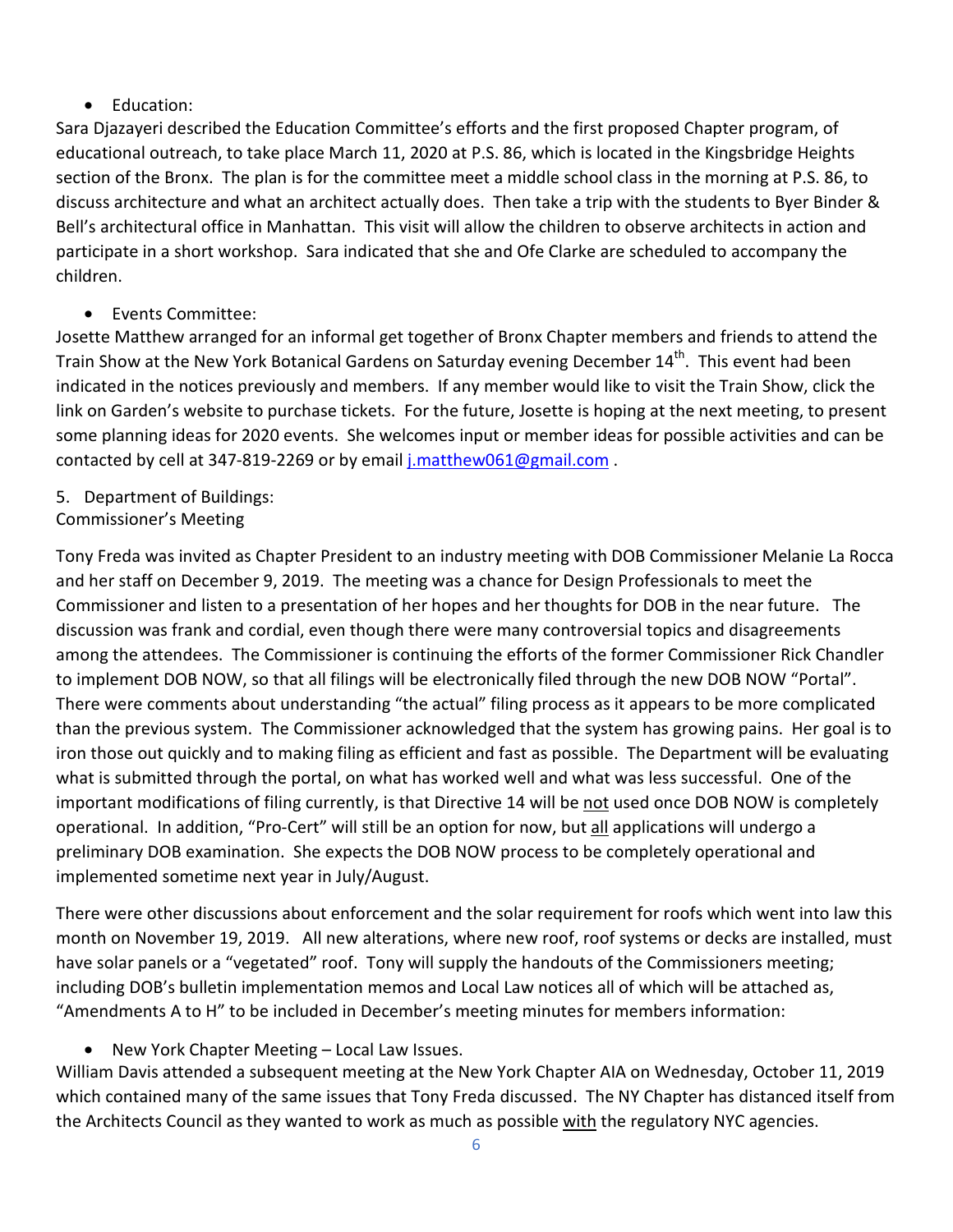However, the meeting invitation was open to include other borough organizations as well as the NY Chapter. The agenda concentrated on the City Council's "punitive" legislation. The attendees made recommendations to mitigate the worst elements of the legislation. The discussion was to change the approach to not punish, inadvertent or an oversight "honest" mistakes by architects but to be sure the DOB went after life safety violators and professionals who intentionally misrepresent what is required. Proposed new language or changes will be prepared on many of the issues discussed and will be circulated to attendees for comment. The idea of eliminating "Pro-Cert" at the meeting as one of the remedies. Bill will keep the Chapter informed on issues as he is copied on these issues.

# 6. Continuing Education

The Bronx Chapter will sponsor its' spring Tour with the Bronx County Historical Society in May/June of 2020 to satisfy the National AIA requirement that all Chapters have to originate four and CEU credits a year. Lloyd Ultan, the Bronx County Historian has suggested the Yankee Stadium area and 161<sup>st</sup> Street area as a possible spring Tour. He will prepare a proposal that Julian Misiurski of the Chapter and Bob Esnard will review to present to the Chapter for approval in a future Chapter meeting.

# 7. New Business

As the meeting was running late, the discussion of a possible Chapter Directory and AIA National's request for a Chapter "Cloud Resource" to store Chapter of information was tabled for a future Chapter meeting.

The meeting was adjourned at 2:14pm.

Next Meeting – The next meeting will be a dinner meeting at 6:00pm at Artie's Restaurant, on **January 23, 2019.**

**-------------------------------------------------------------------------------------------------------------------------------------------**

# **Attachments:**

**A through H**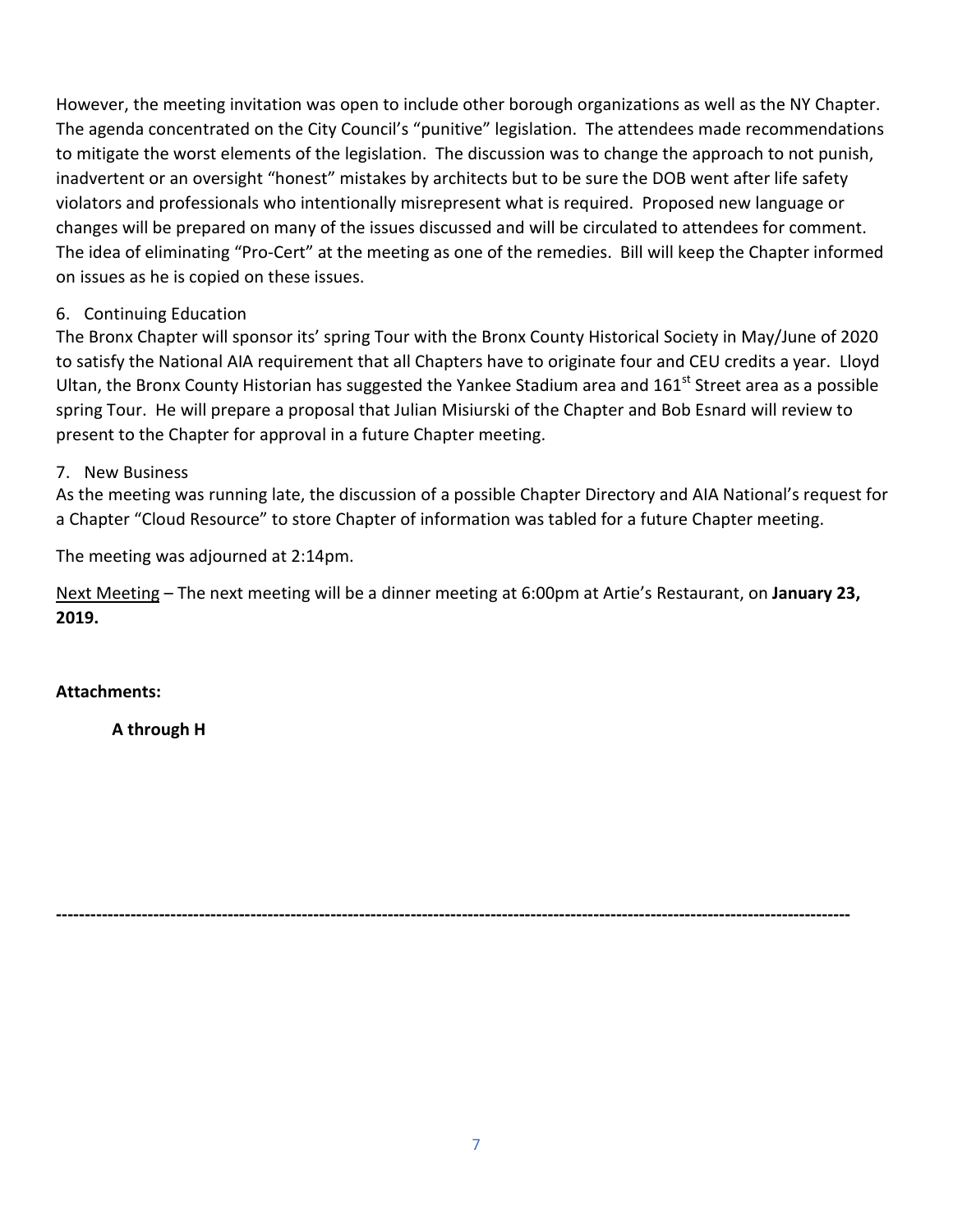# **Attachment A**

NYCDOB Industry Meeting with

Commissioner Melanie La Rocca & Staff

# **NYCDOB INDUSTRY MEETING WITH COMMISSIONER MELANIE LA ROCCA & STAFF**

12/9/2019

# **CODE UPDATE:**

Be on the lookout for a **new plumbing code** should be out this month City Council is currently voting on the law. The law is available on the City Council Website.

The **Electrical Administrative Code** will be moved from the Title 27 to Title 28 to conform to the new rules.

DOB is studying a new **Waterfront Building Code** and is currently in consultation with Federal and State agencies as well as other city agencies to see how they handle waterfront structures, ports, and terminals.

DOB is preparing to adopt a **New NYC Energy Code** and may be implemented March 2020 based on the NYS Energy Code with changes that suit NYC.

# **INTERIM CERTIFICATES OF OCCUPANCY:**

DOB is launching a new type of Certificate of Occupancy called "Interim C of O" (ICO).

This new certificate is a final C of O normally for a portion of the building. The ICO is not permanent since the application is not closed out with the issuance of an ICO. An example that was mentioned - the residential portion of a multistory mixed-use building may be occupied once completed and fully inspected while the remaining shell portion is being built out. Not all the details are ironed out yet but it's safe to assume that obtaining ICO is just as difficult as obtaining a final CO. The difference between an ICO and a TCO (as we have now) is that all inspections on the ICO are final for that portion of the building and do not expire. The application will only be closed out once the final C of O is issued for the entire building.

# **BUILDING BULLETIN 2018-008:**

See "bb\_2018-008" attachment

Many of the professionals attending the meeting had concerns about "final sign-off" requirement for applications that do not involve a new C of O. the general consensus was that the professionals are unnecessarily putting themselves on the line to finalized an application with a "final inspection" where other special inspectors are needed to sign-off special inspections they can't do or were not hired to do. In these cases, the concern is that they will be dragged into a law suit regardless for someone else's negligence.

Among other concerns professionals are also uncomfortable with "final sign-off" because it triggers audits. Usually audits find some minor in some cases major errors that applicant have differing interpretations of the code or requirement. Cases brought to court by DOB against the applicant, according to one attendee, are almost 100%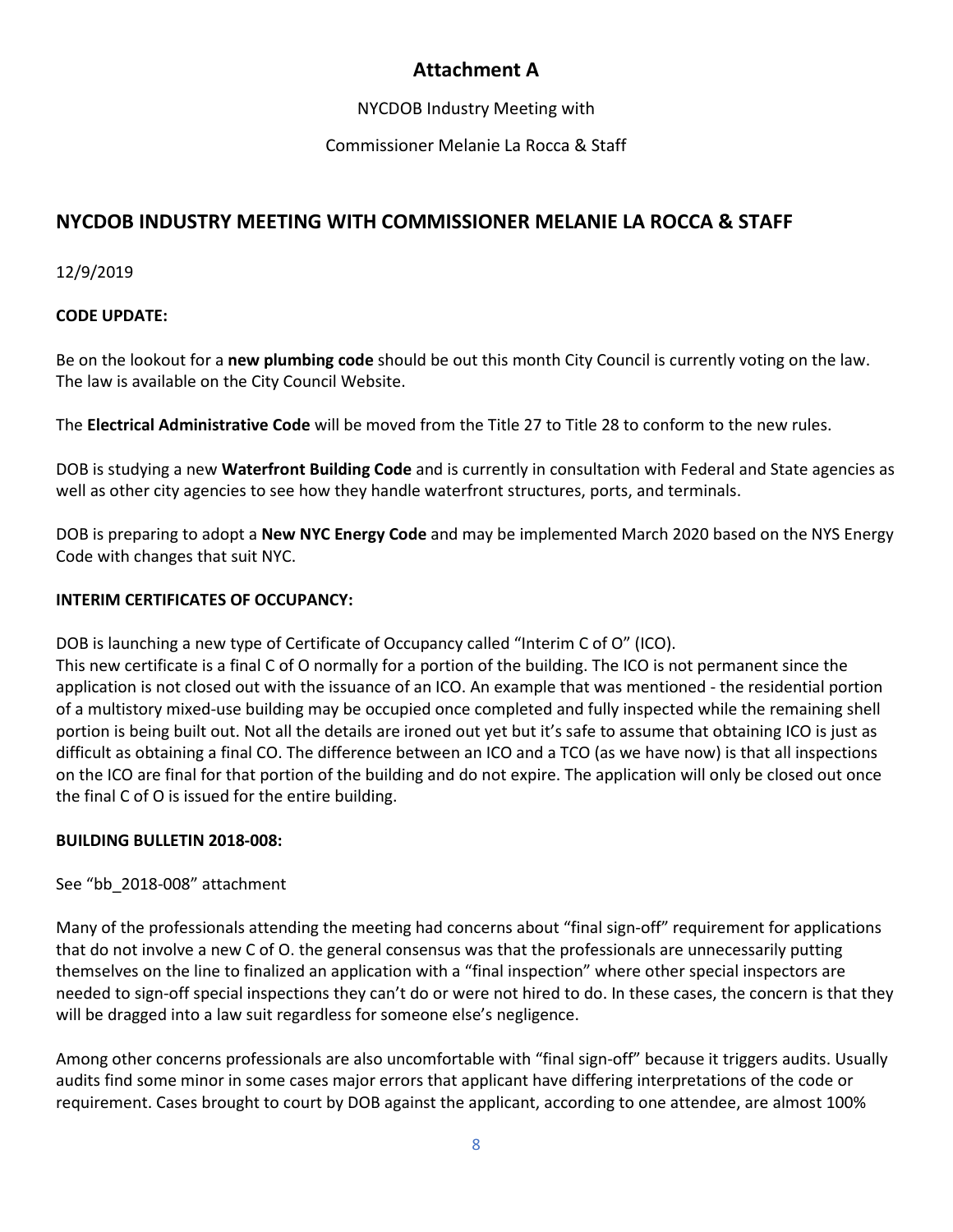won by DOB. This rule that final sign-offs are required for all jobs not involving a C of O and requiring professionals to provide a "final sign-off" is still a concern and should be protested against by our association.

# **BUILDING BULLETIN 2018-010:**

See attachment "bb\_2019-010".

Currently as of November 19, 2019 all new buildings, alterations that create new roofs, and new roofing decks and systems will be required to install and maintain a minimum 4Kw **solar panel system and or a vegetated roof area**, with some exceptions. See "green\_roof\_solar\_ll92-n-94of2019\_sn" attachment. The required area as calculated for the 4Kw may be more than the current requirement for solar panel ready roof areas as per RB103.3 Solar-Ready Zone Area

# **LOCAL LAW 97 IMPLEMENTATION:**

See attachment "ll97of2019".

New and existing buildings under "covered buildings" (defined differently under 28-321) must either comply with limited emission standards or prescriptive energy conservation measures.

# **DOB NOW:**

Currently all work types except OT and NB must be filed under DOBNOW. With the exception of plumbing + standpipe + sprinkler and Sidewalk shed + supported scaffold + fence that can be filed as a group or individually all work types must be filed separately.

- **Plumbing, Sprinkler and Standpipe**
- **Antenna**
- **Curb Cut**
- **Sidewalk Shed, Supported Scaffold, Fence**
- **Sign**
- **Electrical**
- **Elevator**
- **LAA**
- **Place of Assembly and Temporary Place of Assembly**
- **Mechanical Systems**
- **Structural**
- **Boiler Equipment**

Good news is that structural does not have to be filed separately unless it falls under the defined guidelines see attachment "dobdow\_build\_structural\_work\_type\_sn".

# And

Directive 14 will go away once the DOBNOW is complete and is the only filing method. DOB asserts that all applications will undergo some sort of preliminary examination regardless if it's Pro-Cert or not. This is made possible according to DOB because the information on each application is narrowed down to individual work types. Only confusion is the coordination of all the work types and linking them to one job.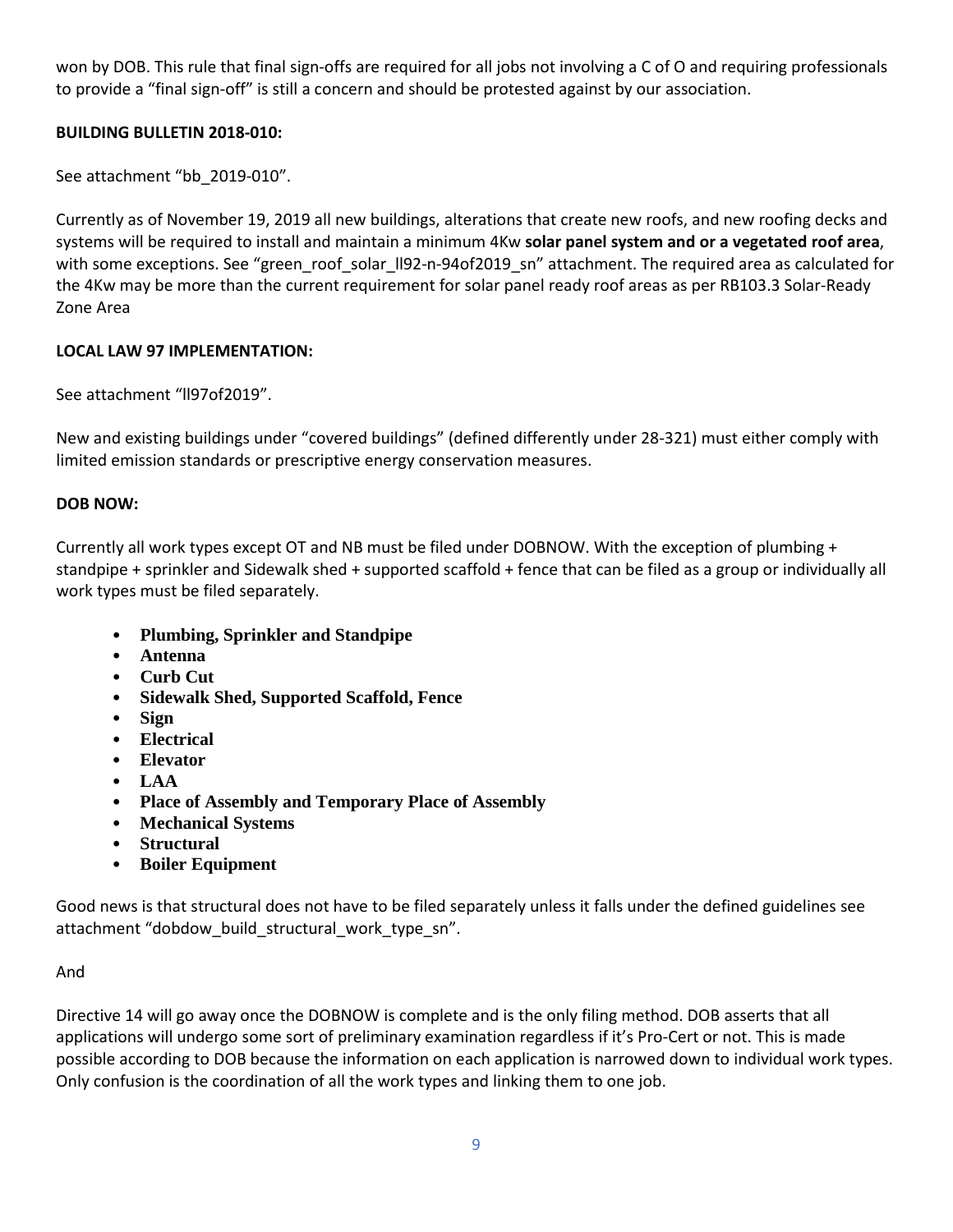Once DOBNOW is complete, expected to be sometime next year, three more sub-sections will be added. OT will be GC (general construction), NB, and Alt (CO). ALT1, ALT2, ALT3 will be eliminated.

### **Enforcement:**

The biggest take away here is that the commissioner is intent on enforcing the rules to root out the bad actors, even if there is collateral damage along the way.

One issue that was brought up is that while design professionals are prosecuted and fined, filing representatives that represent themselves as architects and or engineers are reprimanded. Inspectors will be going out to do random inspections checking to see if the work complies with the approved drawings. Stop work orders could be issued for simply not having the u value sticker on the windows while under construction, or not that the u value does not conform to the approved drawings.

DOB drawing audits will look for zoning errors, code errors, and intentional misrepresentation in an egregious manner.

### **Estimated costs:**

DOB uses RS Means, all other references such as my brother in law gave me a great price will not work.

### **Retaining Walls:**

See attachment "1\_RCNY\_103-09"

Owners of properties with retaining walls 10 feet or higher facing a public right of way shall file with the Retaining Wall Unit a structural stability report.

I believe architect need not apply since the codes clearly states structural engineers are required to file.

If your client receives this notice and believe it does not apply to them use form attached – follow directions and email back with all the backup documents requested by the form. See attached form "retaining walls unit"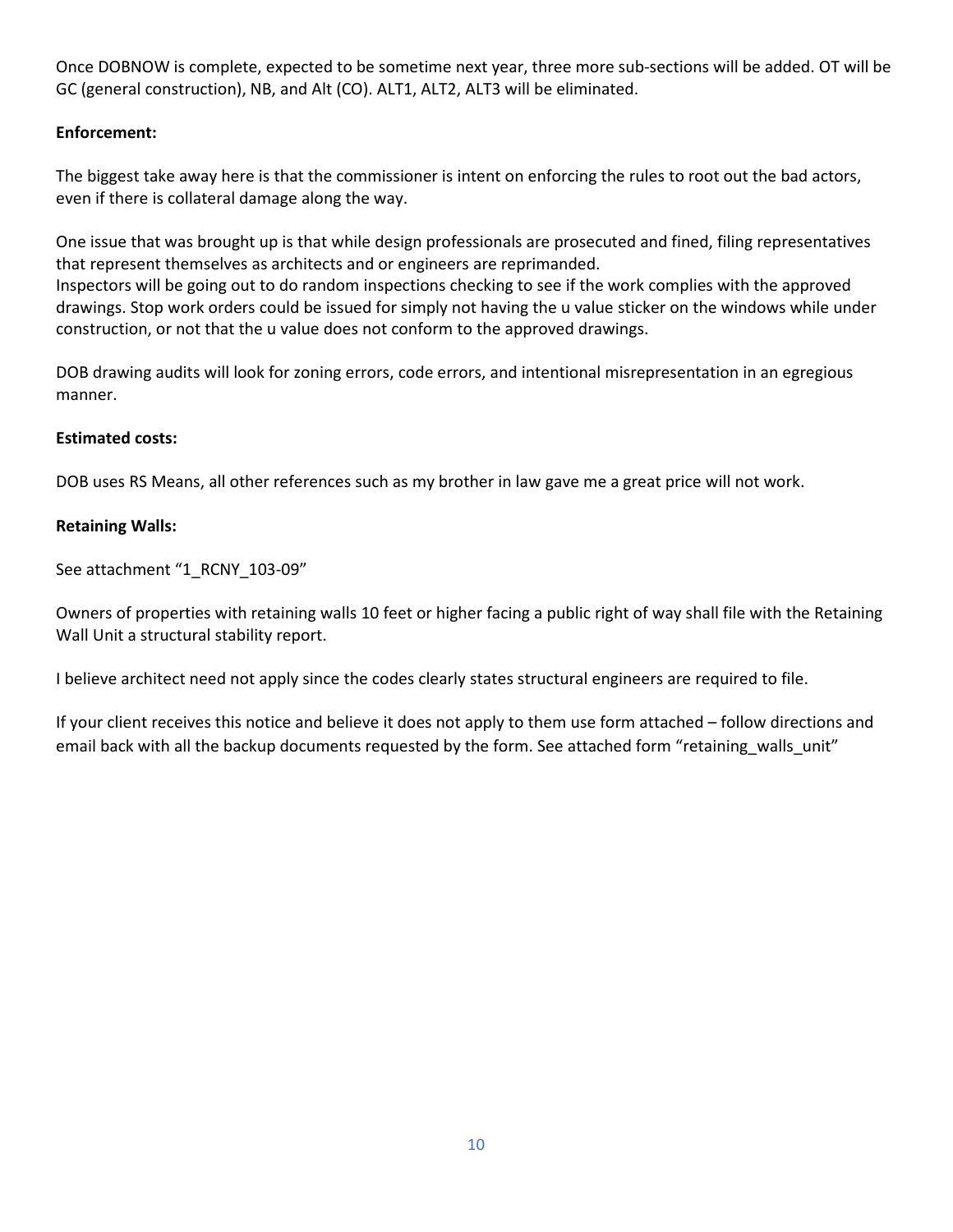# **Attachment B**

# **C of O**

NYC Buildings Bulletin 2018-008

Operational

See Link Below

[https://www1.nyc.gov/assets/buildings/bldgs\\_bulletins/bb\\_2018-008.pdf](https://www1.nyc.gov/assets/buildings/bldgs_bulletins/bb_2018-008.pdf)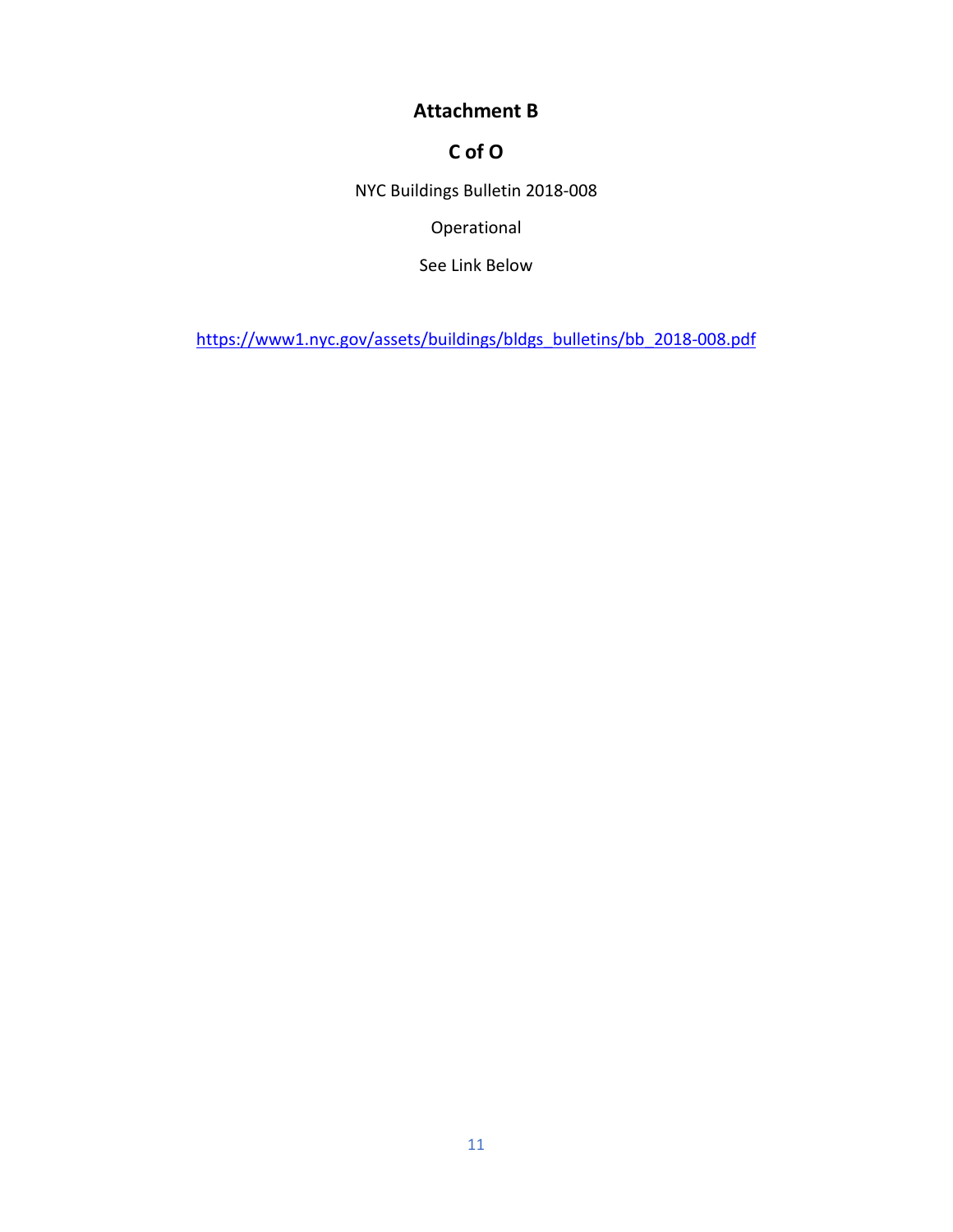# **Attachment C**

# **Roofs**

NYC Buildings Bulletin 2019-010

Technical

See Link Below

[https://www1.nyc.gov/assets/buildings/bldgs\\_bulletins/bb\\_2019-010.pdf](https://www1.nyc.gov/assets/buildings/bldgs_bulletins/bb_2019-010.pdf)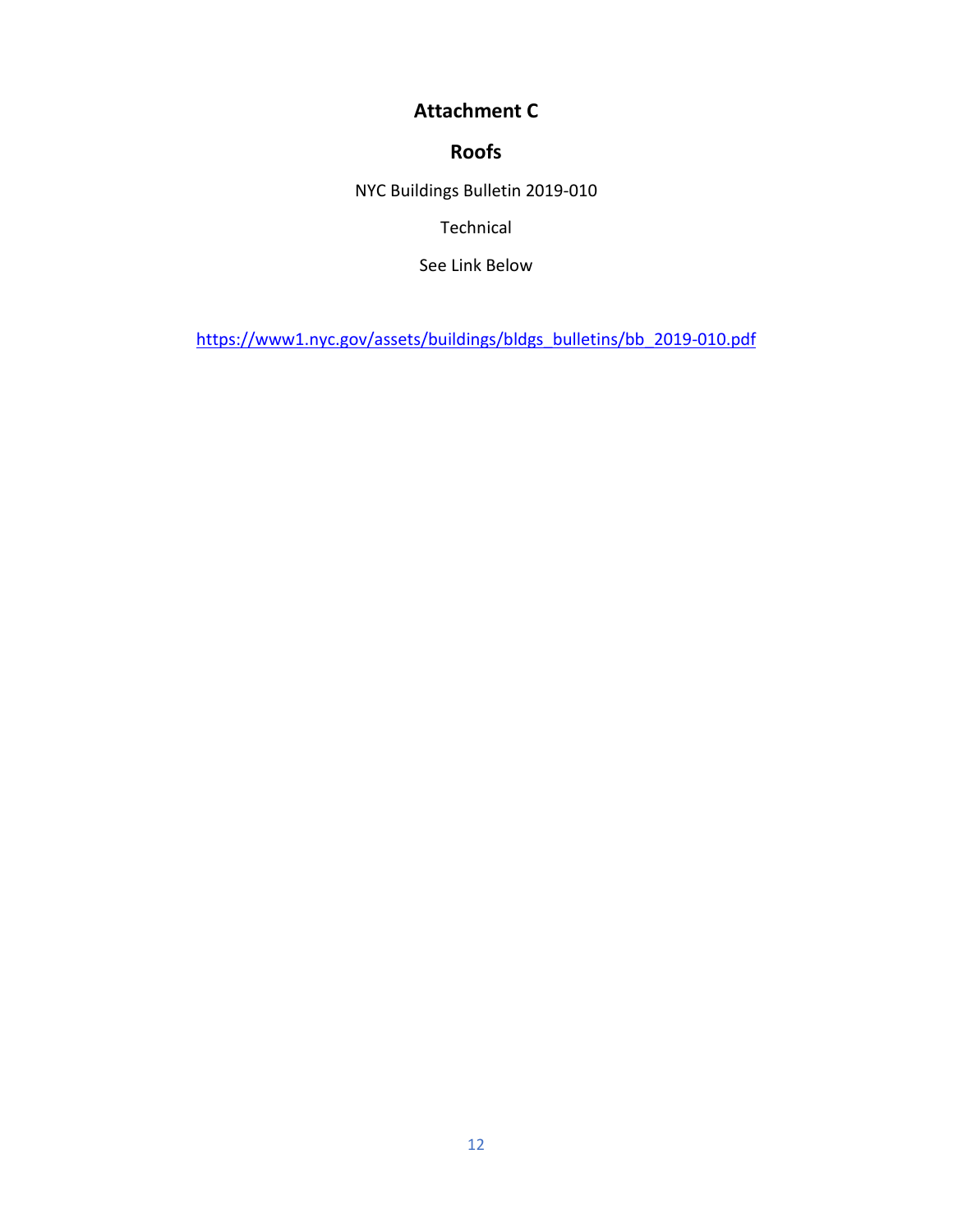# **Attachment D**

# **Solar**

NYC Buildings Service Notice Local Law 92 of 2019 and Local Law 94 of 2019: Green Solar Roof Requirements for New Buildings And Complete Roof Replacements

See Link Below

[https://www1.nyc.gov/assets/buildings/pdf/green\\_roof\\_solar\\_ll92-n-94of2019\\_sn.pdf](https://www1.nyc.gov/assets/buildings/pdf/green_roof_solar_ll92-n-94of2019_sn.pdf)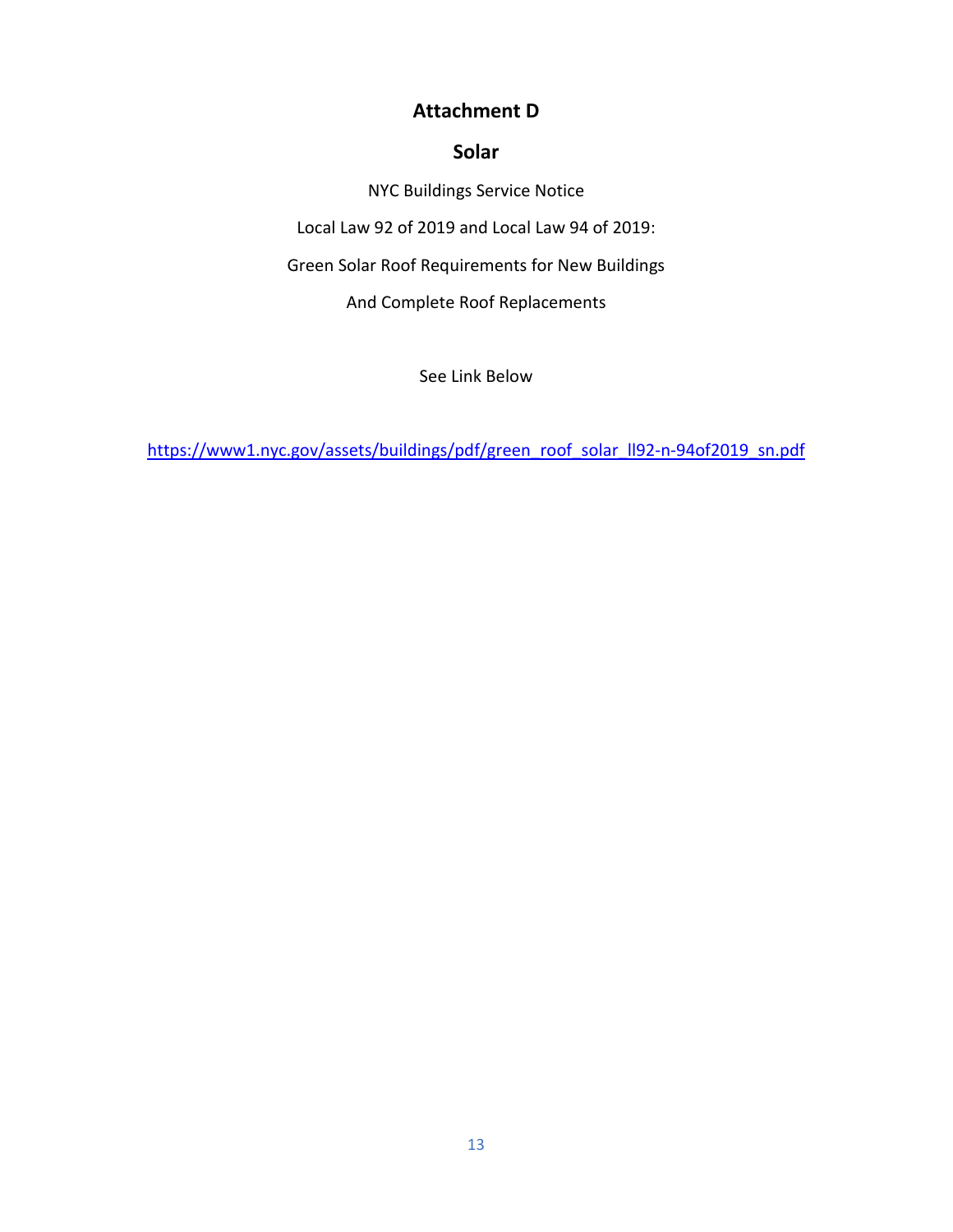# **Attachment E**

# **Roofs**

Local Laws

of

The City of New York

For the Year 2019

See Link Below

[https://www1.nyc.gov/assets/buildings/local\\_laws/ll97of2019.pdf](https://www1.nyc.gov/assets/buildings/local_laws/ll97of2019.pdf) [https://www1.nyc.gov/assets/buildings/local\\_laws/ll97of2019.pdf](https://www1.nyc.gov/assets/buildings/local_laws/ll97of2019.pdf)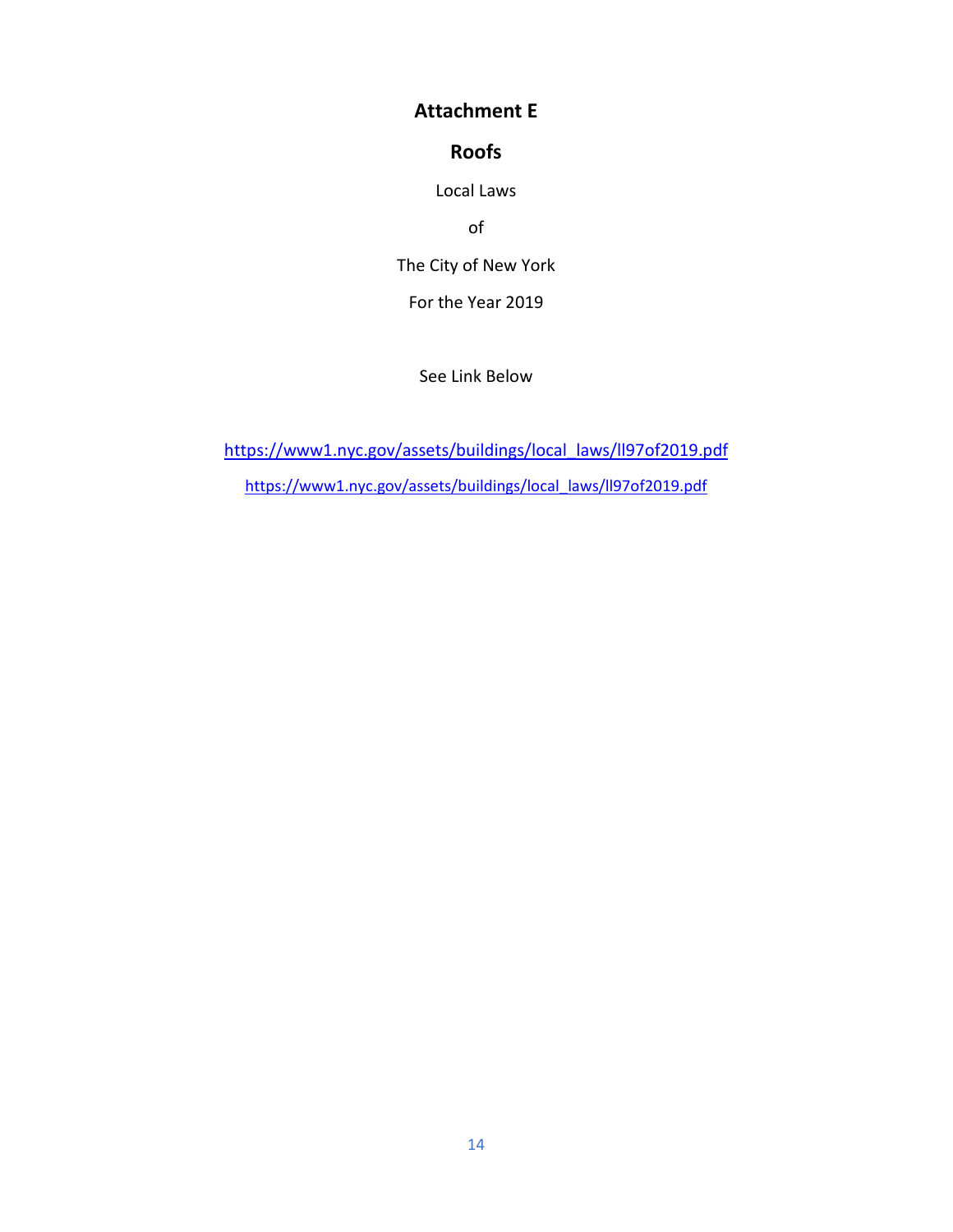# **Attachment F**

# **DOB NOW**

NYC Buildings Service Notice

Interim Guidelines for Structural Work Type Filing

in DOB Now: *Build*

See Link Below

[https://www1.nyc.gov/assets/buildings/pdf/dobdow\\_build\\_structural\\_work\\_type\\_sn.pdf](https://www1.nyc.gov/assets/buildings/pdf/dobdow_build_structural_work_type_sn.pdf)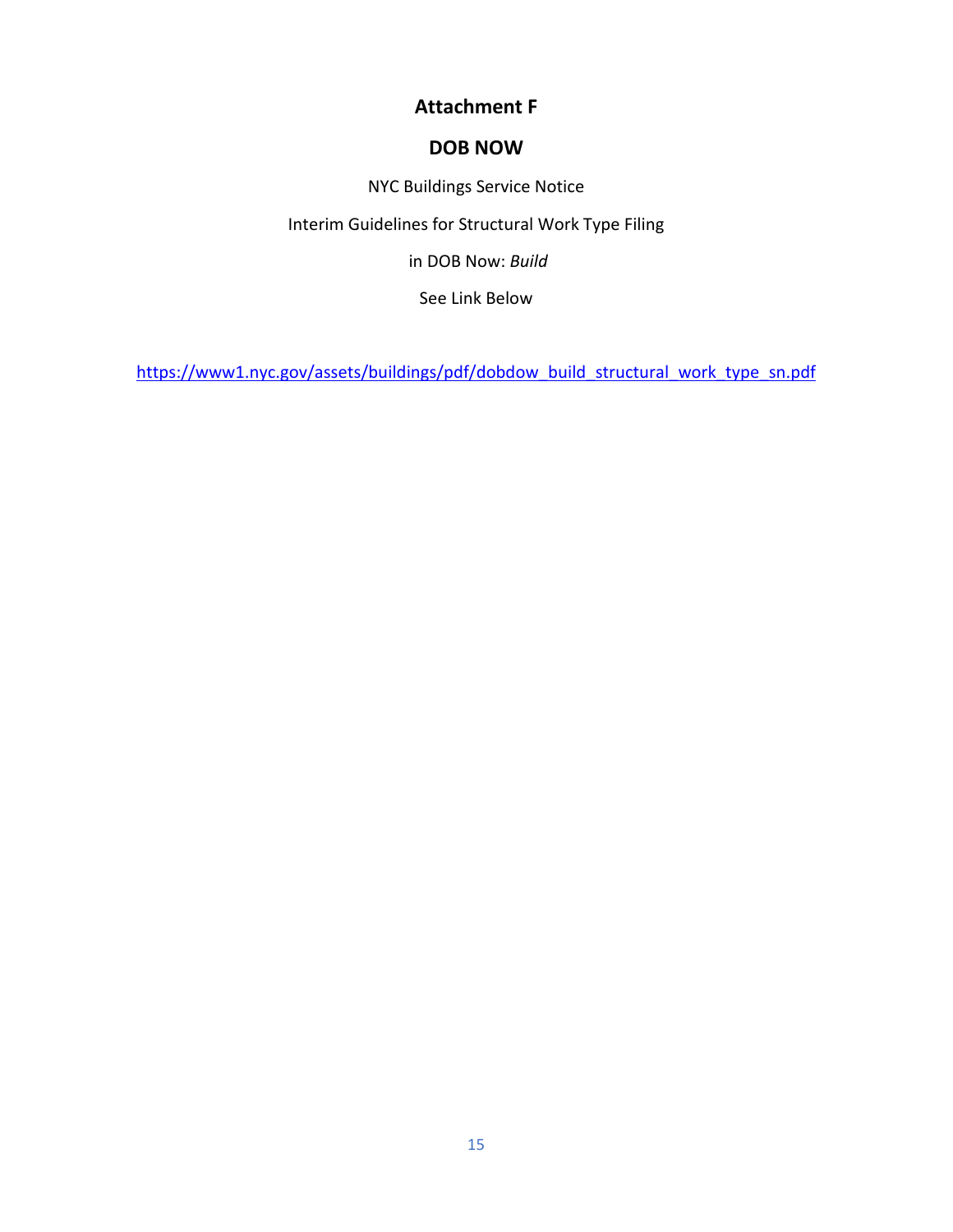# **Attachment G**

# **Retaining Walls**

Chapter 100

Subchapter C. Maintenance of Buildings

See Link Below

[https://www1.nyc.gov/assets/buildings/rules/1\\_RCNY\\_103-09.pdf](https://www1.nyc.gov/assets/buildings/rules/1_RCNY_103-09.pdf)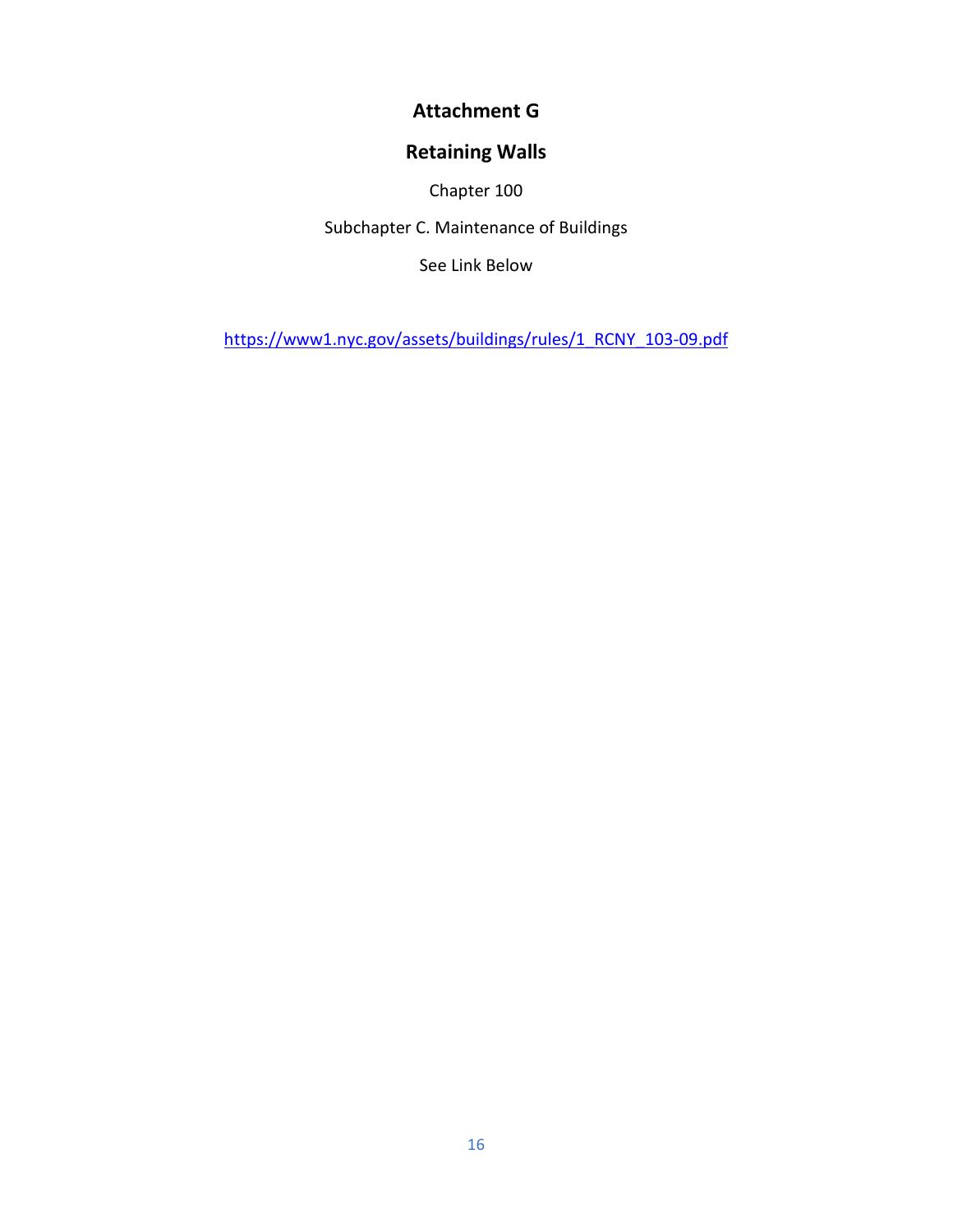**Attachment H**

NYC Buildings

Retaining Wall Unit

# *Notice of Violation*

 $\alpha$ 

|         | W<br><b>Buildings</b>                                                                                                                                                                                                                                                        | <b>Retaining Walls Unit</b><br><b>NOTICE OF VIOLATION</b><br>Submit typewritten form to LRetainingWalls@buildings.nyc.gov                                                                                                                                                                                                            |
|---------|------------------------------------------------------------------------------------------------------------------------------------------------------------------------------------------------------------------------------------------------------------------------------|--------------------------------------------------------------------------------------------------------------------------------------------------------------------------------------------------------------------------------------------------------------------------------------------------------------------------------------|
|         | LOCATION: New York Products and the Contract of the Contract of the Contract of the Contract of the Contract of the Contract of the Contract of the Contract of the Contract of the Contract of the Contract of the Contract o                                               |                                                                                                                                                                                                                                                                                                                                      |
|         | BOROUGH: Provided and the contract of the contract of the contract of the contract of the contract of the contract of the contract of the contract of the contract of the contract of the contract of the contract of the cont                                               |                                                                                                                                                                                                                                                                                                                                      |
|         | BLOCK: __________________________                                                                                                                                                                                                                                            | LOT #: $\qquad \qquad$ BIN#:                                                                                                                                                                                                                                                                                                         |
|         | VIOLATION #:                                                                                                                                                                                                                                                                 |                                                                                                                                                                                                                                                                                                                                      |
|         |                                                                                                                                                                                                                                                                              |                                                                                                                                                                                                                                                                                                                                      |
|         | Dear Sir/Madam:                                                                                                                                                                                                                                                              |                                                                                                                                                                                                                                                                                                                                      |
|         | Administrative Code §28-305.4 and 1RCNY §103-09.                                                                                                                                                                                                                             | You have been issued this violation because our records indicate that you have failed to file an acceptable<br>inspection report for the above-referenced retaining wall. This report is required to be filed by the New York City                                                                                                   |
|         | attachment to:                                                                                                                                                                                                                                                               | Submit the TR16 form (Periodic Inspection of Retaining Walls) along with the report in the format described in the                                                                                                                                                                                                                   |
| Mail:   | NYC Department of Buildings<br>OR<br>Attn: Retaining Walls Unit,<br>280 Broadway, 4th Floor,<br>New York, NY 10007.                                                                                                                                                          | Email: LRetainingWalls@buildings.nyc.gov                                                                                                                                                                                                                                                                                             |
|         | I have not owned the building since <b>substantial contract of the set of the set of the set of the set of the set of the set of the set of the set of the set of the set of the set of the set of the set of the set of the set</b><br>The new owner's name and address is: | <u> La componente de la componente de la componente de la componente de la componente de la componente de la compo</u>                                                                                                                                                                                                               |
|         | Unit at LRetainingWalls@buildings.nyc.gov.                                                                                                                                                                                                                                   | <u> 1980 - An Aonaichte ann an Caobhair an Comhair an Chomhair ann an Chomhair an Chomhair an Chomhair an Chomhair </u><br>In support of the above claim, please forward all deed change information electronically to the Retaining Walls                                                                                           |
|         | I am the owner; however, there is no retaining wall on my property.                                                                                                                                                                                                          |                                                                                                                                                                                                                                                                                                                                      |
|         | the Retaining Walls Unit at LRetaining Walls@buildings.nyc.gov.                                                                                                                                                                                                              | In support of the above claim, you must forward a property survey that is signed and sealed by a NYS<br>licensed land surveyor with representative photographs of the property including, but not limited to: all<br>exterior spaces (all lot line conditions) and all buildings on lot. Please send this evidence electronically to |
|         |                                                                                                                                                                                                                                                                              |                                                                                                                                                                                                                                                                                                                                      |
|         | Name (please print)                                                                                                                                                                                                                                                          | Owner's Signature                                                                                                                                                                                                                                                                                                                    |
| Address |                                                                                                                                                                                                                                                                              | Date enter the contract of the contract of the contract of the contract of the contract of the contract of the                                                                                                                                                                                                                       |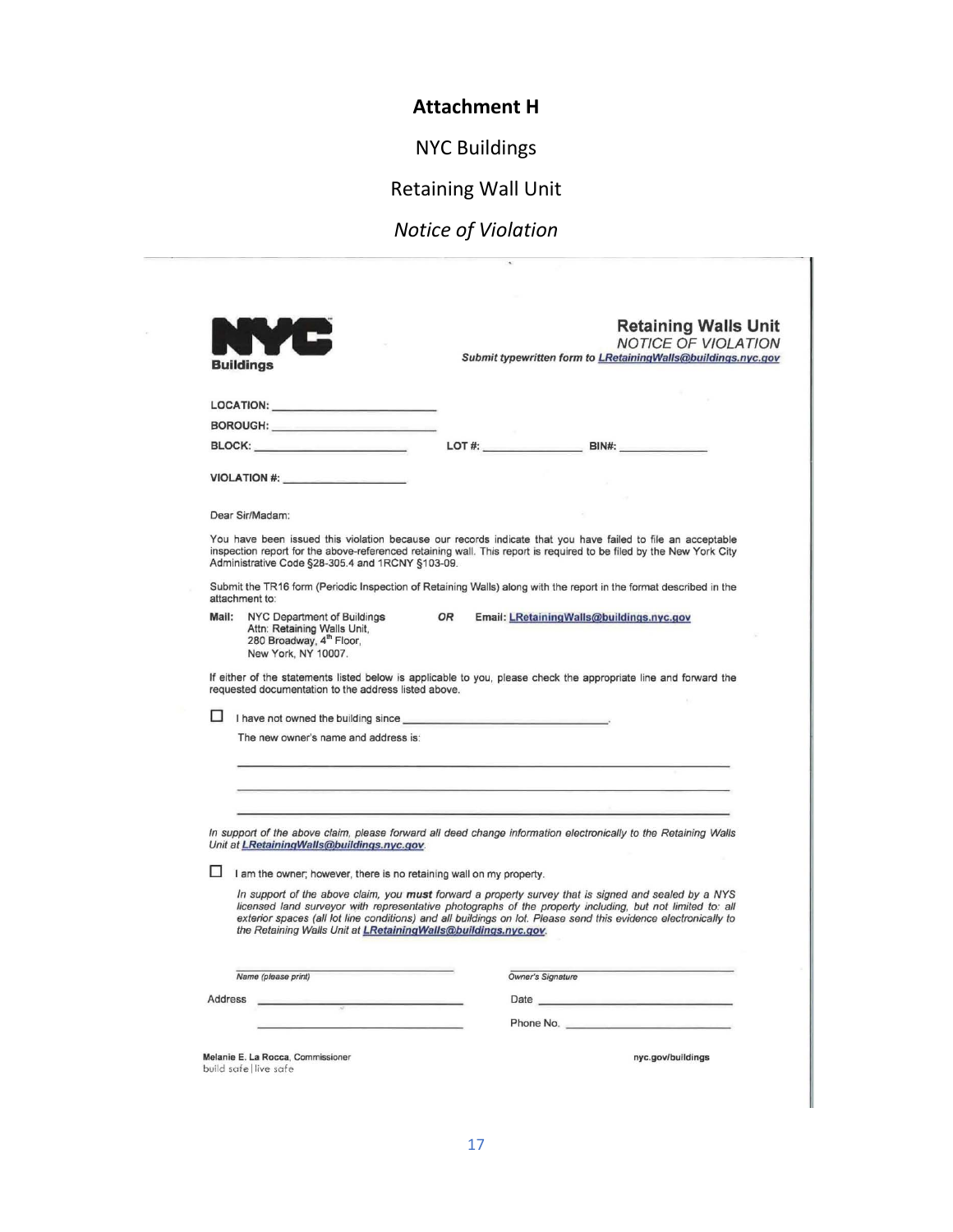#### **II Related Articles and Education Opportunities**



----------------------------------------------------------------------------------------------------------

**------------------------------------------------------------------------------------------------------------------------------------------------**



# **[Fire Safety In High-Rise](https://linkprotect.cudasvc.com/url?a=http%3a%2f%2fclick1.e.hanleywood-media.com%2fmyszbympcqdlsdtyltgdylmddmldqstzjcncvjbysyqtp_rtkgrwjpcgtvvjgvjj.html%3fa%3dbesnard%2540dzco.com%26b%3dHWU_EBMGHWUN721155_Update_Newsletter_121719%2b%2b%2b%2b%2b%2b&c=E,1,Pq4mJn1IJJOHYbwjoIFKK8PhrolO8vGTHECK8pk8gvlyWYIcGMFM4PIw4NIxy0vi0nMuuZWjKX5n4uHqX1n0YlWz6yu-kQ4ac1p99RD6bw,,&typo=1)  [Structures](https://linkprotect.cudasvc.com/url?a=http%3a%2f%2fclick1.e.hanleywood-media.com%2fmyszbympcqdlsdtyltgdylmddmldqstzjcncvjbysyqtp_rtkgrwjpcgtvvjgvjj.html%3fa%3dbesnard%2540dzco.com%26b%3dHWU_EBMGHWUN721155_Update_Newsletter_121719%2b%2b%2b%2b%2b%2b&c=E,1,Pq4mJn1IJJOHYbwjoIFKK8PhrolO8vGTHECK8pk8gvlyWYIcGMFM4PIw4NIxy0vi0nMuuZWjKX5n4uHqX1n0YlWz6yu-kQ4ac1p99RD6bw,,&typo=1)**

Register

*[PDH Potential: 1 Hour, Canada Potential: 1 Learning Credit,](https://linkprotect.cudasvc.com/url?a=http%3a%2f%2fclick1.e.hanleywood-media.com%2fzrsgwpvfrmlkdlbpkbjlpkvllvklmdbgcrsrqcwpdpmsr_rtkgrwjpcgtvvjgvjj.html%3fa%3dbesnard%2540dzco.com%26b%3dHWU_EBMGHWUN721155_Update_Newsletter_121719%2b%2b%2b%2b%2b%2b&c=E,1,HWBdNT9vEusozCmf54jca54u2YBAuX4bsj_aMONy8gytRopV_FbR0rkFNH7ZMcMBZ4MYZuQmb1zPj8N4Yqc7eNgfdJniFG2FGs9RCl_R&typo=1)  [AIA: 1 LU | HSW](https://linkprotect.cudasvc.com/url?a=http%3a%2f%2fclick1.e.hanleywood-media.com%2fzrsgwpvfrmlkdlbpkbjlpkvllvklmdbgcrsrqcwpdpmsr_rtkgrwjpcgtvvjgvjj.html%3fa%3dbesnard%2540dzco.com%26b%3dHWU_EBMGHWUN721155_Update_Newsletter_121719%2b%2b%2b%2b%2b%2b&c=E,1,HWBdNT9vEusozCmf54jca54u2YBAuX4bsj_aMONy8gytRopV_FbR0rkFNH7ZMcMBZ4MYZuQmb1zPj8N4Yqc7eNgfdJniFG2FGs9RCl_R&typo=1)*



# **[The Business Case for](https://linkprotect.cudasvc.com/url?a=http%3a%2f%2fclick1.e.hanleywood-media.com%2fuhwzpwvchqfsmfgwsgbfwsvffvsfqmgzjhnhkjpwmwqnw_rtkgrwjpcgtvvjgvjj.html%3fa%3dbesnard%2540dzco.com%26b%3dHWU_EBMGHWUN721155_Update_Newsletter_121719%2b%2b%2b%2b%2b%2b&c=E,1,wVW_EocJyWr77-qU8P0YEZCTLJkBhzLEln55Lh6Zptx8n-THOOs2rQJ7XOHsbAB6DN-O6gaEc44yqrNeeZnAbLPsl0olFYULB-aL1eQDJg,,&typo=1)  [Building with Wood](https://linkprotect.cudasvc.com/url?a=http%3a%2f%2fclick1.e.hanleywood-media.com%2fuhwzpwvchqfsmfgwsgbfwsvffvsfqmgzjhnhkjpwmwqnw_rtkgrwjpcgtvvjgvjj.html%3fa%3dbesnard%2540dzco.com%26b%3dHWU_EBMGHWUN721155_Update_Newsletter_121719%2b%2b%2b%2b%2b%2b&c=E,1,wVW_EocJyWr77-qU8P0YEZCTLJkBhzLEln55Lh6Zptx8n-THOOs2rQJ7XOHsbAB6DN-O6gaEc44yqrNeeZnAbLPsl0olFYULB-aL1eQDJg,,&typo=1)**

Register

*[PDH Potential: 1 Hour, Canada Potential: 1.25 Learning](https://linkprotect.cudasvc.com/url?a=http%3a%2f%2fclick1.e.hanleywood-media.com%2fnqqcrfgkqypnjptfnthpfngppgnpyjtcbqdqmbrfjfydd_rtkgrwjpcgtvvjgvjj.html%3fa%3dbesnard%2540dzco.com%26b%3dHWU_EBMGHWUN721155_Update_Newsletter_121719%2b%2b%2b%2b%2b%2b&c=E,1,ipn4KijgeWQGlKQBqfO9oqKMK6G4IjZeDSXuClZycA5RQpUtpG6HHnDCwAvDmc5o-KimK_xue5aAf8QgreplAh3VqVqMHXRWiBqLWVqeDqaXzD0g6z-oCdekGweo&typo=1)  [Credit, AIA: 1.25 LU | HSW](https://linkprotect.cudasvc.com/url?a=http%3a%2f%2fclick1.e.hanleywood-media.com%2fnqqcrfgkqypnjptfnthpfngppgnpyjtcbqdqmbrfjfydd_rtkgrwjpcgtvvjgvjj.html%3fa%3dbesnard%2540dzco.com%26b%3dHWU_EBMGHWUN721155_Update_Newsletter_121719%2b%2b%2b%2b%2b%2b&c=E,1,ipn4KijgeWQGlKQBqfO9oqKMK6G4IjZeDSXuClZycA5RQpUtpG6HHnDCwAvDmc5o-KimK_xue5aAf8QgreplAh3VqVqMHXRWiBqLWVqeDqaXzD0g6z-oCdekGweo&typo=1)*



### **[Precision and Performance](https://linkprotect.cudasvc.com/url?a=http%3a%2f%2fclick1.e.hanleywood-media.com%2fgwmjlgsmcytdntkgdkqtgdsttsdtynkjfcrcpflgngyrl_rtkgrwjpcgtvvjgvjj.html%3fa%3dbesnard%2540dzco.com%26b%3dHWU_EBMGHWUN721155_Update_Newsletter_121719%2b%2b%2b%2b%2b%2b&c=E,1,17WAiZOUgzQr9DQ5tHnpONcUeDbHE8x3LXfW_xqKtkqK_zFy-CIut9KX_9UhjkAe3t9qahN_2Il84K_yJDx_64zOfRTfor_Kea8vtoxHB46vzrjrVsPieDQ,&typo=1)  [with Manufactured Stone](https://linkprotect.cudasvc.com/url?a=http%3a%2f%2fclick1.e.hanleywood-media.com%2fgwmjlgsmcytdntkgdkqtgdsttsdtynkjfcrcpflgngyrl_rtkgrwjpcgtvvjgvjj.html%3fa%3dbesnard%2540dzco.com%26b%3dHWU_EBMGHWUN721155_Update_Newsletter_121719%2b%2b%2b%2b%2b%2b&c=E,1,17WAiZOUgzQr9DQ5tHnpONcUeDbHE8x3LXfW_xqKtkqK_zFy-CIut9KX_9UhjkAe3t9qahN_2Il84K_yJDx_64zOfRTfor_Kea8vtoxHB46vzrjrVsPieDQ,&typo=1)  [Veneer](https://linkprotect.cudasvc.com/url?a=http%3a%2f%2fclick1.e.hanleywood-media.com%2fgwmjlgsmcytdntkgdkqtgdsttsdtynkjfcrcpflgngyrl_rtkgrwjpcgtvvjgvjj.html%3fa%3dbesnard%2540dzco.com%26b%3dHWU_EBMGHWUN721155_Update_Newsletter_121719%2b%2b%2b%2b%2b%2b&c=E,1,17WAiZOUgzQr9DQ5tHnpONcUeDbHE8x3LXfW_xqKtkqK_zFy-CIut9KX_9UhjkAe3t9qahN_2Il84K_yJDx_64zOfRTfor_Kea8vtoxHB46vzrjrVsPieDQ,&typo=1)**

Register

*[IDCEC: .1 CEU, AIA: 1 LU | Elective, Canada Potential: 1](https://linkprotect.cudasvc.com/url?a=http%3a%2f%2fclick1.e.hanleywood-media.com%2fchjkjpvmtdlfqlgpfgrlpfvllvfldqgkstctzsjpqpdcm_rtkgrwjpcgtvvjgvjj.html%3fa%3dbesnard%2540dzco.com%26b%3dHWU_EBMGHWUN721155_Update_Newsletter_121719%2b%2b%2b%2b%2b%2b&c=E,1,YjeraFkovI51Bee8FVIN226ZbVDc25EnBtwEebyXjdXig5M5iax99GQDKHVuR9uI4BBiUyXkzaxhFdo4Bmi_O7jFZu__j9yhJLkdP_qUK15ijCXmLpFXaxZC&typo=1)  [Learning Credit](https://linkprotect.cudasvc.com/url?a=http%3a%2f%2fclick1.e.hanleywood-media.com%2fchjkjpvmtdlfqlgpfgrlpfvllvfldqgkstctzsjpqpdcm_rtkgrwjpcgtvvjgvjj.html%3fa%3dbesnard%2540dzco.com%26b%3dHWU_EBMGHWUN721155_Update_Newsletter_121719%2b%2b%2b%2b%2b%2b&c=E,1,YjeraFkovI51Bee8FVIN226ZbVDc25EnBtwEebyXjdXig5M5iax99GQDKHVuR9uI4BBiUyXkzaxhFdo4Bmi_O7jFZu__j9yhJLkdP_qUK15ijCXmLpFXaxZC&typo=1)*



**[New Concrete Technologies](https://linkprotect.cudasvc.com/url?a=http%3a%2f%2fclick1.e.hanleywood-media.com%2frwkhtnylcrvpwvknpkfvnpyvvypvrwkhscgcbstnwnrvc_rtkgrwjpcgtvvjgvjj.html%3fa%3dbesnard%2540dzco.com%26b%3dHWU_EBMGHWUN721155_Update_Newsletter_121719%2b%2b%2b%2b%2b%2b&c=E,1,yD6_PYMYbMFclSThJlgZxdsBbiilUJQA3XcX85RDkaZ0lwCRHQo-_H6HEBRp4T0DUm1LXDcAYKBeGz2dCLDQvhkv1yKRRhlYVQq70xszAq0wkeheOYRXV2gB9Z49&typo=1)  [and Innovations](https://linkprotect.cudasvc.com/url?a=http%3a%2f%2fclick1.e.hanleywood-media.com%2frwkhtnylcrvpwvknpkfvnpyvvypvrwkhscgcbstnwnrvc_rtkgrwjpcgtvvjgvjj.html%3fa%3dbesnard%2540dzco.com%26b%3dHWU_EBMGHWUN721155_Update_Newsletter_121719%2b%2b%2b%2b%2b%2b&c=E,1,yD6_PYMYbMFclSThJlgZxdsBbiilUJQA3XcX85RDkaZ0lwCRHQo-_H6HEBRp4T0DUm1LXDcAYKBeGz2dCLDQvhkv1yKRRhlYVQq70xszAq0wkeheOYRXV2gB9Z49&typo=1)**

Register

*[AIA: 1 LU | Elective, Canada Potential: 1 Learning Credit](https://linkprotect.cudasvc.com/url?a=http%3a%2f%2fclick1.e.hanleywood-media.com%2fomzcrjsqtzldmlkjdkgljdsllsdlzmkcptwtnprjmjzlj_rtkgrwjpcgtvvjgvjj.html%3fa%3dbesnard%2540dzco.com%26b%3dHWU_EBMGHWUN721155_Update_Newsletter_121719%2b%2b%2b%2b%2b%2b&c=E,1,MoyjeaGhPJTsvV7RfK2H6scduwmGzlMgu3FE1Cy50-p8Me5v5pKDovPC8Cr5fRxwR2wIPYMFee_ccrWyzdZTnnmcxlCJRNEMGBoYdI1ooswje1SRaHtWNu4A7A,,&typo=1)*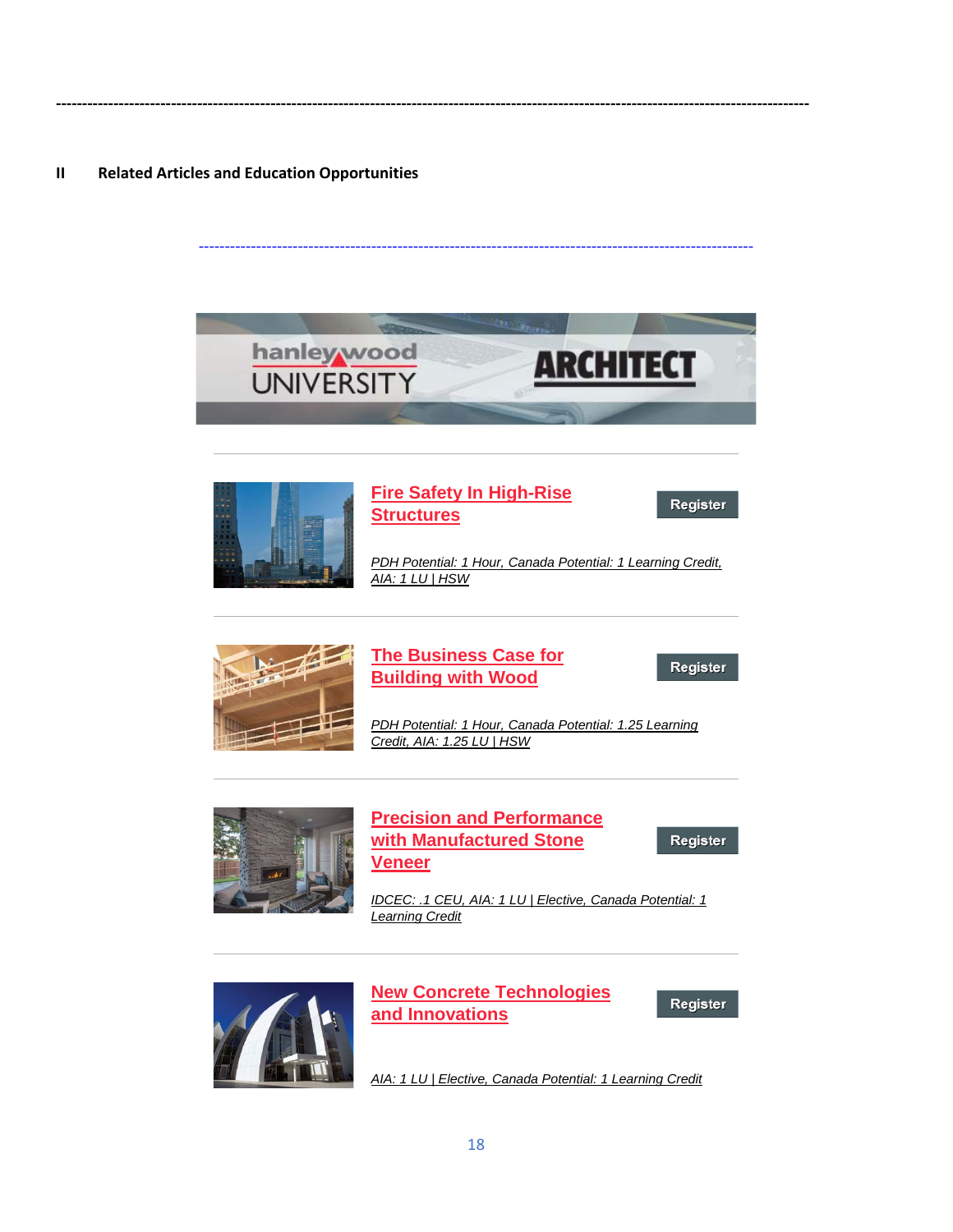

**[Commercial Roofing Products](https://linkprotect.cudasvc.com/url?a=http%3a%2f%2fclick1.e.hanleywood-media.com%2fqhnjpsydmwfthfvstvqfstyffytfwhvjcmgmrcpshswfg_rtkgrwjpcgtvvjgvjj.html%3fa%3dbesnard%2540dzco.com%26b%3dHWU_EBMGHWUN721155_Update_Newsletter_121719%2b%2b%2b%2b%2b%2b&c=E,1,5SfmbVBs3e9FWOQqWqXxLap5dgIHZclM2u98o48xs8sQWLSlpzeeJVTYa9YB-SwMrn0oiR8cVCk48l6dQvAEXXYHuU9NzJvwgv578Ywt5far_CcKae3E-ycO&typo=1)  [that Meet Thermal, Fire, Wind,](https://linkprotect.cudasvc.com/url?a=http%3a%2f%2fclick1.e.hanleywood-media.com%2fqhnjpsydmwfthfvstvqfstyffytfwhvjcmgmrcpshswfg_rtkgrwjpcgtvvjgvjj.html%3fa%3dbesnard%2540dzco.com%26b%3dHWU_EBMGHWUN721155_Update_Newsletter_121719%2b%2b%2b%2b%2b%2b&c=E,1,5SfmbVBs3e9FWOQqWqXxLap5dgIHZclM2u98o48xs8sQWLSlpzeeJVTYa9YB-SwMrn0oiR8cVCk48l6dQvAEXXYHuU9NzJvwgv578Ywt5far_CcKae3E-ycO&typo=1)  [and Impact Standards](https://linkprotect.cudasvc.com/url?a=http%3a%2f%2fclick1.e.hanleywood-media.com%2fqhnjpsydmwfthfvstvqfstyffytfwhvjcmgmrcpshswfg_rtkgrwjpcgtvvjgvjj.html%3fa%3dbesnard%2540dzco.com%26b%3dHWU_EBMGHWUN721155_Update_Newsletter_121719%2b%2b%2b%2b%2b%2b&c=E,1,5SfmbVBs3e9FWOQqWqXxLap5dgIHZclM2u98o48xs8sQWLSlpzeeJVTYa9YB-SwMrn0oiR8cVCk48l6dQvAEXXYHuU9NzJvwgv578Ywt5far_CcKae3E-ycO&typo=1)**

Register

*[Canada Potential: 1 Learning Credit, AIA: 1 LU | HSW](https://linkprotect.cudasvc.com/url?a=http%3a%2f%2fclick1.e.hanleywood-media.com%2fsslzsvwpbrktlkcvtcfkvtwkkwtkrlczgbmbhgsvlvrks_rtkgrwjpcgtvvjgvjj.html%3fa%3dbesnard%2540dzco.com%26b%3dHWU_EBMGHWUN721155_Update_Newsletter_121719%2b%2b%2b%2b%2b%2b&c=E,1,z1NZFocS4H4reDh9TLMkfNlQiyQkpQWBq5GACZMStz6Whjg5Z5PS3-IS948eOzeejANv-jYYXSjkkOeGuoV0ZzXUdZv6Gr9Wa1XROnjRq3sBL11wBvp6Z4ganw,,&typo=1)*



# **[Integral Hardening Admixture](https://linkprotect.cudasvc.com/url?a=http%3a%2f%2fclick1.e.hanleywood-media.com%2fsskzsvwpbrktlkcvtcfkvtwkkwtkrlczgbmbhgsvlvrkp_rtkgrwjpcgtvvjgvjj.html%3fa%3dbesnard%2540dzco.com%26b%3dHWU_EBMGHWUN721155_Update_Newsletter_121719%2b%2b%2b%2b%2b%2b&c=E,1,Kt3H83QurW39ufsxRvc0rHpFJqtsZsxElIPXphoAujrVyyZspWx-fdZmdXa1NHAz4Dn_Z-xwSkkeEyh8gzq9SGg2zO4S88W8PwBZSLuubHo,&typo=1)  [for Wear-Resistant Concrete](https://linkprotect.cudasvc.com/url?a=http%3a%2f%2fclick1.e.hanleywood-media.com%2fsskzsvwpbrktlkcvtcfkvtwkkwtkrlczgbmbhgsvlvrkp_rtkgrwjpcgtvvjgvjj.html%3fa%3dbesnard%2540dzco.com%26b%3dHWU_EBMGHWUN721155_Update_Newsletter_121719%2b%2b%2b%2b%2b%2b&c=E,1,Kt3H83QurW39ufsxRvc0rHpFJqtsZsxElIPXphoAujrVyyZspWx-fdZmdXa1NHAz4Dn_Z-xwSkkeEyh8gzq9SGg2zO4S88W8PwBZSLuubHo,&typo=1)**

Register

*[Canada Potential: 1 Learning Credit, AIA: 1 LU | HSW](https://linkprotect.cudasvc.com/url?a=http%3a%2f%2fclick1.e.hanleywood-media.com%2fwgvtnvkjdlsbzswvbwqsvbksskbslzwthdgdmhnvzvlnd_rtkgrwjpcgtvvjgvjj.html%3fa%3dbesnard%2540dzco.com%26b%3dHWU_EBMGHWUN721155_Update_Newsletter_121719%2b%2b%2b%2b%2b%2b&c=E,1,TMiGx-aY-9amE0mU-alNXAAvTR6xGfBi-nAEq4ANXNh5nigdJQN-9U2pIZF8FXkDhHc7U9fruQw1-LMKJP0EvPmz_G0OKB56UhIsyZUYCX5fLa6UPltd2A,,&typo=1)*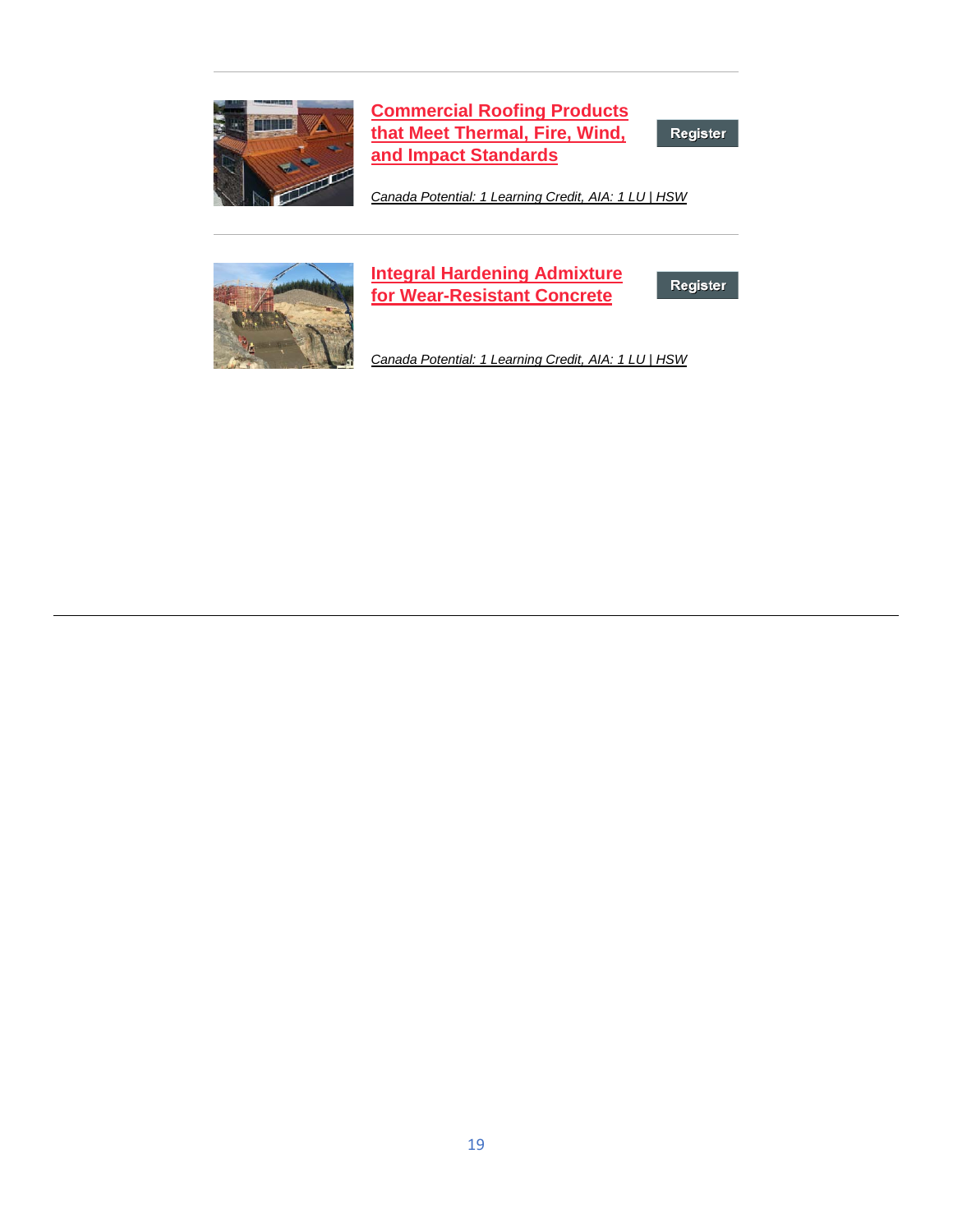



**[Residential Heat Management](https://linkprotect.cudasvc.com/url?a=http%3a%2f%2fclick1.e.hanleywood-media.com%2fxbsnjhkcdvbtsbphtplbhtkbbktbvspnydrdqyjhjjsbs_mdtnqswlcnbdcbydww.html%3fa%3dbesnard%2540dzco.com%26b%3dHWU_EBMGHWUN721155_Update_Newsletter_121219%2b%2b%2b%2b%2b%2b&c=E,1,5VKuhIqkf_UFWBLYEFNUTQH30NuAslQhK6eRiG4zga0N1K1OTLlvKTm34fEgUZSaX7UP4pZ9KY6tz7iGDBuxUW2kAOLpJwJLQVisDoKFRTgskWzXhVJt_CAAzA,,&typo=1)  [Solutions and the Wellness](https://linkprotect.cudasvc.com/url?a=http%3a%2f%2fclick1.e.hanleywood-media.com%2fxbsnjhkcdvbtsbphtplbhtkbbktbvspnydrdqyjhjjsbs_mdtnqswlcnbdcbydww.html%3fa%3dbesnard%2540dzco.com%26b%3dHWU_EBMGHWUN721155_Update_Newsletter_121219%2b%2b%2b%2b%2b%2b&c=E,1,5VKuhIqkf_UFWBLYEFNUTQH30NuAslQhK6eRiG4zga0N1K1OTLlvKTm34fEgUZSaX7UP4pZ9KY6tz7iGDBuxUW2kAOLpJwJLQVisDoKFRTgskWzXhVJt_CAAzA,,&typo=1)  [Benefits of Gas Fireplaces](https://linkprotect.cudasvc.com/url?a=http%3a%2f%2fclick1.e.hanleywood-media.com%2fxbsnjhkcdvbtsbphtplbhtkbbktbvspnydrdqyjhjjsbs_mdtnqswlcnbdcbydww.html%3fa%3dbesnard%2540dzco.com%26b%3dHWU_EBMGHWUN721155_Update_Newsletter_121219%2b%2b%2b%2b%2b%2b&c=E,1,5VKuhIqkf_UFWBLYEFNUTQH30NuAslQhK6eRiG4zga0N1K1OTLlvKTm34fEgUZSaX7UP4pZ9KY6tz7iGDBuxUW2kAOLpJwJLQVisDoKFRTgskWzXhVJt_CAAzA,,&typo=1)**

*Canada Potential: 1 Learning Credit, AIA: 1 LU | HSW*





### **[Wood and Evolving Codes:](https://linkprotect.cudasvc.com/url?a=http%3a%2f%2fclick1.e.hanleywood-media.com%2fmttzbympcqdlsdtyltgdylmddmldqstzjcncvjbybbsbc_mdtnqswlcnbdcbydww.html%3fa%3dbesnard%2540dzco.com%26b%3dHWU_EBMGHWUN721155_Update_Newsletter_121219%2b%2b%2b%2b%2b%2b&c=E,1,QWzya3GN-uIxqhK_XY6-kEcFvpiokE24u8Cd1cV2xDFzmtJgLDUHvjvONGHp2SaaTOgPlneRyyeCCcSUQMvsiNwAE0B77B4aCrdjyW-qpA,,&typo=1)  [The 2018 IBC and Emerging](https://linkprotect.cudasvc.com/url?a=http%3a%2f%2fclick1.e.hanleywood-media.com%2fmttzbympcqdlsdtyltgdylmddmldqstzjcncvjbybbsbc_mdtnqswlcnbdcbydww.html%3fa%3dbesnard%2540dzco.com%26b%3dHWU_EBMGHWUN721155_Update_Newsletter_121219%2b%2b%2b%2b%2b%2b&c=E,1,QWzya3GN-uIxqhK_XY6-kEcFvpiokE24u8Cd1cV2xDFzmtJgLDUHvjvONGHp2SaaTOgPlneRyyeCCcSUQMvsiNwAE0B77B4aCrdjyW-qpA,,&typo=1)  [Wood Technologies](https://linkprotect.cudasvc.com/url?a=http%3a%2f%2fclick1.e.hanleywood-media.com%2fmttzbympcqdlsdtyltgdylmddmldqstzjcncvjbybbsbc_mdtnqswlcnbdcbydww.html%3fa%3dbesnard%2540dzco.com%26b%3dHWU_EBMGHWUN721155_Update_Newsletter_121219%2b%2b%2b%2b%2b%2b&c=E,1,QWzya3GN-uIxqhK_XY6-kEcFvpiokE24u8Cd1cV2xDFzmtJgLDUHvjvONGHp2SaaTOgPlneRyyeCCcSUQMvsiNwAE0B77B4aCrdjyW-qpA,,&typo=1)**

*PDH Potential: 1 Hour, Canada Potential: 1.5 Learning Credit, AIA: 1.5 LU | HSW*

**Register** 



**[Porcelain Pavers Combine](https://linkprotect.cudasvc.com/url?a=http%3a%2f%2fclick1.e.hanleywood-media.com%2ftbldmhsplzckjcbhkbfchksccskczjbdtlvlrtmhmmjmb_mdtnqswlcnbdcbydww.html%3fa%3dbesnard%2540dzco.com%26b%3dHWU_EBMGHWUN721155_Update_Newsletter_121219%2b%2b%2b%2b%2b%2b&c=E,1,dEAahBRd50kKxioIJz-AvY2Bwk7dFpViZrhP6qICiUqpP8pRwfBzomRNAGTBUuZllBqmdScipahHXn8kSXh0PY5m4GXwZxemdd4PLqf6mw,,&typo=1)  [Beauty and High](https://linkprotect.cudasvc.com/url?a=http%3a%2f%2fclick1.e.hanleywood-media.com%2ftbldmhsplzckjcbhkbfchksccskczjbdtlvlrtmhmmjmb_mdtnqswlcnbdcbydww.html%3fa%3dbesnard%2540dzco.com%26b%3dHWU_EBMGHWUN721155_Update_Newsletter_121219%2b%2b%2b%2b%2b%2b&c=E,1,dEAahBRd50kKxioIJz-AvY2Bwk7dFpViZrhP6qICiUqpP8pRwfBzomRNAGTBUuZllBqmdScipahHXn8kSXh0PY5m4GXwZxemdd4PLqf6mw,,&typo=1)  [Performance](https://linkprotect.cudasvc.com/url?a=http%3a%2f%2fclick1.e.hanleywood-media.com%2ftbldmhsplzckjcbhkbfchksccskczjbdtlvlrtmhmmjmb_mdtnqswlcnbdcbydww.html%3fa%3dbesnard%2540dzco.com%26b%3dHWU_EBMGHWUN721155_Update_Newsletter_121219%2b%2b%2b%2b%2b%2b&c=E,1,dEAahBRd50kKxioIJz-AvY2Bwk7dFpViZrhP6qICiUqpP8pRwfBzomRNAGTBUuZllBqmdScipahHXn8kSXh0PY5m4GXwZxemdd4PLqf6mw,,&typo=1)**

*IDCEC: .1 CEU, AIA: 1 LU | Elective, Canada Potential: 1 Learning Credit*

**Register** 



**[The Value of Factory-Glazed](https://linkprotect.cudasvc.com/url?a=http%3a%2f%2fclick1.e.hanleywood-media.com%2fbfbscfvzplqybqjfyjkqfyvqqvyqlbjsnpgpmncfccbcc_mdtnqswlcnbdcbydww.html%3fa%3dbesnard%2540dzco.com%26b%3dHWU_EBMGHWUN721155_Update_Newsletter_121219%2b%2b%2b%2b%2b%2b&c=E,1,tAFqCPg7QOHUTPD0X1_ypbWJytXaqVb639o13SIoDDzg4qFHfwvCowahSV9lm4Mw0QhE_OPhROGdQewmQPQY4Lyf5e5sr1DzFB5Ou4y3HcMmnAU,&typo=1)  [Curtain Wall and Window](https://linkprotect.cudasvc.com/url?a=http%3a%2f%2fclick1.e.hanleywood-media.com%2fbfbscfvzplqybqjfyjkqfyvqqvyqlbjsnpgpmncfccbcc_mdtnqswlcnbdcbydww.html%3fa%3dbesnard%2540dzco.com%26b%3dHWU_EBMGHWUN721155_Update_Newsletter_121219%2b%2b%2b%2b%2b%2b&c=E,1,tAFqCPg7QOHUTPD0X1_ypbWJytXaqVb639o13SIoDDzg4qFHfwvCowahSV9lm4Mw0QhE_OPhROGdQewmQPQY4Lyf5e5sr1DzFB5Ou4y3HcMmnAU,&typo=1)  [Wall Systems](https://linkprotect.cudasvc.com/url?a=http%3a%2f%2fclick1.e.hanleywood-media.com%2fbfbscfvzplqybqjfyjkqfyvqqvyqlbjsnpgpmncfccbcc_mdtnqswlcnbdcbydww.html%3fa%3dbesnard%2540dzco.com%26b%3dHWU_EBMGHWUN721155_Update_Newsletter_121219%2b%2b%2b%2b%2b%2b&c=E,1,tAFqCPg7QOHUTPD0X1_ypbWJytXaqVb639o13SIoDDzg4qFHfwvCowahSV9lm4Mw0QhE_OPhROGdQewmQPQY4Lyf5e5sr1DzFB5Ou4y3HcMmnAU,&typo=1)**

> *AIA: 1 LU | Elective, Canada Potential: 1 Learning Credit*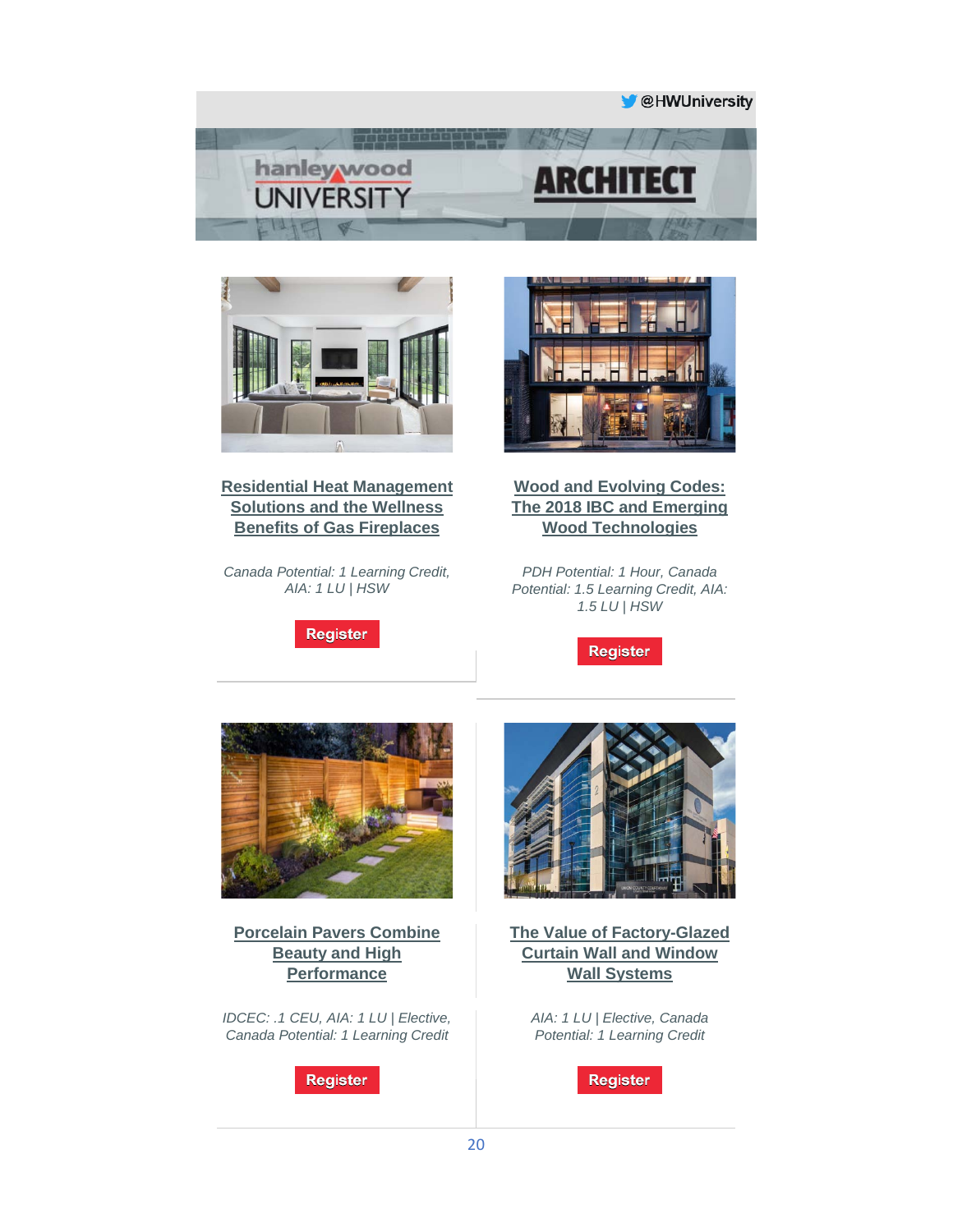

#### **[Acoustics, Daylighting, and](https://linkprotect.cudasvc.com/url?a=http%3a%2f%2fclick1.e.hanleywood-media.com%2fctgkjpvmtdlfqlgpfgrlpfvllvfldqgkstctzsjpjjqqh_mdtnqswlcnbdcbydww.html%3fa%3dbesnard%2540dzco.com%26b%3dHWU_EBMGHWUN721155_Update_Newsletter_121219%2b%2b%2b%2b%2b%2b&c=E,1,xRLTkY5hXo6iiXbf8KrtuB6WfFKbYapVU4IpPhM_Uky7Fo7lZHRgrXtrTJHQWZXmvJmYtf6E5m_Jdu5SSSRgkKsDVOwnXjHn-MhVRFPuTA,,&typo=1)  [Material Selection](https://linkprotect.cudasvc.com/url?a=http%3a%2f%2fclick1.e.hanleywood-media.com%2fctgkjpvmtdlfqlgpfgrlpfvllvfldqgkstctzsjpjjqqh_mdtnqswlcnbdcbydww.html%3fa%3dbesnard%2540dzco.com%26b%3dHWU_EBMGHWUN721155_Update_Newsletter_121219%2b%2b%2b%2b%2b%2b&c=E,1,xRLTkY5hXo6iiXbf8KrtuB6WfFKbYapVU4IpPhM_Uky7Fo7lZHRgrXtrTJHQWZXmvJmYtf6E5m_Jdu5SSSRgkKsDVOwnXjHn-MhVRFPuTA,,&typo=1)**

*Canada Potential: 1 Learning Credit, AIA: 1 LU | HSW*





#### **[Motorized Pergola Systems:](https://linkprotect.cudasvc.com/url?a=http%3a%2f%2fclick1.e.hanleywood-media.com%2fottcrjsqtzldmlkjdkgljdsllsdlzmkcptwtnprjrrmmj_mdtnqswlcnbdcbydww.html%3fa%3dbesnard%2540dzco.com%26b%3dHWU_EBMGHWUN721155_Update_Newsletter_121219%2b%2b%2b%2b%2b%2b&c=E,1,ty132JOJb8Hx0rFgiI8uqhd6I1KSXFXKPdB6v6bgDffIiSZMEUJDyN50TIWg4ilSUrnrKdGAU7gwGlV_BcUZiCDvtJSCaB5Nr__8QjWN3T_yWosnZ3aUWoY,&typo=1)  [Optimizing Outdoor Spaces](https://linkprotect.cudasvc.com/url?a=http%3a%2f%2fclick1.e.hanleywood-media.com%2fottcrjsqtzldmlkjdkgljdsllsdlzmkcptwtnprjrrmmj_mdtnqswlcnbdcbydww.html%3fa%3dbesnard%2540dzco.com%26b%3dHWU_EBMGHWUN721155_Update_Newsletter_121219%2b%2b%2b%2b%2b%2b&c=E,1,ty132JOJb8Hx0rFgiI8uqhd6I1KSXFXKPdB6v6bgDffIiSZMEUJDyN50TIWg4ilSUrnrKdGAU7gwGlV_BcUZiCDvtJSCaB5Nr__8QjWN3T_yWosnZ3aUWoY,&typo=1)**

*IDCEC: .1 CEU HSW, AIA: 1 LU | Elective, Canada Potential: 1 Learning Credit, LA\_CES/non-HSW: 1 PDH*





Thanks to innovations in building envelope design, metal buildings are growing in popularity and architects are using them in residential, office, retail, and institutional projects.

**[This course](https://linkprotect.cudasvc.com/url?a=http%3a%2f%2fclick1.communication.hanleywood.com%2fomjcrjsqtzldmlkjdkgljdsllsdlzmkcptwtnprjrlztw_inbmhzgwymndgznhgg.html%3fa%3dbesnard%2540dzco.com&c=E,1,7jonhFUNDXu3iULNaAbBANnJDjF9Cf7VQeL2hPSYuCOaHYp90wIsRWMulD8CBINuJO3J15equ4zhj5J8pFknyf0_QyayBGENLvibLZk_OvupQEKC&typo=1)** covers the multi-faceted practical and aesthetic benefits of horizontal insulated metal panels, and provides case studies to illustrate the winning designs in which they have been used.

*[Earn 1 AIA LU | Elective, 1 Canada Potential Learning Credit](https://linkprotect.cudasvc.com/url?a=http%3a%2f%2fclick1.communication.hanleywood.com%2fomzcrjsqtzldmlkjdkgljdsllsdlzmkcptwtnprjrlztl_inbmhzgwymndgznhgg.html%3fa%3dbesnard%2540dzco.com&c=E,1,oN2TSSPS7R4uaZ4a47CEWrjeUFc2Z7G_novSvjc3ED0YzkZb1TeEXxefQBdsPKPzBwZP9F4ez45iEajN6xlO66gHvxirK8i8gyXozVjCMxki-Z-lfxYE6xCPig,,&typo=1)*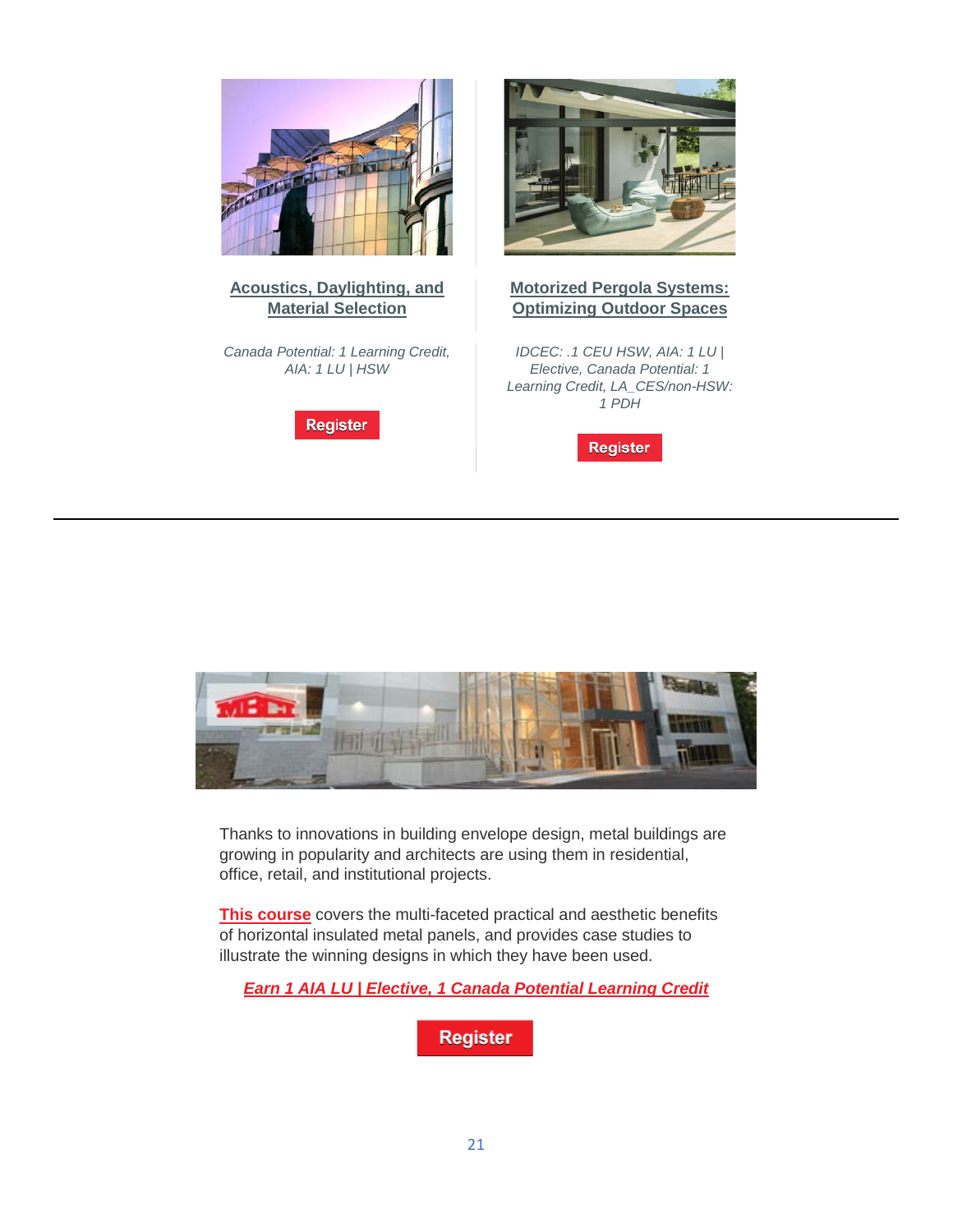#### **M** @HWUniversity





# **[Rigid Board Insulation:](https://linkprotect.cudasvc.com/url?a=http%3a%2f%2fclick1.e.hanleywood-media.com%2fykspbqyvslgncgfqnfrgqnyggynglcfpwskstwbqbfvbg_zrpsmdzkrswlzzzdzz.html%3fa%3dbesnard%2540dzco.com%26b%3dHWU_EBMGHWUN721155_Update_Newsletter_121019%2b%2b%2b%2b%2b%2b&c=E,1,m_5PC1gXvKSIQhrHPAzaKS7prbIXR19iEhNtF5x48ri4q-c2bOU6DPXkc7XT8yiAsByzlkLr2Ww7Bd7o5bItR2LV1UqaKisDRyNuhrYaHuKFrBSXaM9tVJYzmDM,&typo=1)  [Providing Real Space Value in](https://linkprotect.cudasvc.com/url?a=http%3a%2f%2fclick1.e.hanleywood-media.com%2fykspbqyvslgncgfqnfrgqnyggynglcfpwskstwbqbfvbg_zrpsmdzkrswlzzzdzz.html%3fa%3dbesnard%2540dzco.com%26b%3dHWU_EBMGHWUN721155_Update_Newsletter_121019%2b%2b%2b%2b%2b%2b&c=E,1,m_5PC1gXvKSIQhrHPAzaKS7prbIXR19iEhNtF5x48ri4q-c2bOU6DPXkc7XT8yiAsByzlkLr2Ww7Bd7o5bItR2LV1UqaKisDRyNuhrYaHuKFrBSXaM9tVJYzmDM,&typo=1)  [Commercial Real Estate](https://linkprotect.cudasvc.com/url?a=http%3a%2f%2fclick1.e.hanleywood-media.com%2fykspbqyvslgncgfqnfrgqnyggynglcfpwskstwbqbfvbg_zrpsmdzkrswlzzzdzz.html%3fa%3dbesnard%2540dzco.com%26b%3dHWU_EBMGHWUN721155_Update_Newsletter_121019%2b%2b%2b%2b%2b%2b&c=E,1,m_5PC1gXvKSIQhrHPAzaKS7prbIXR19iEhNtF5x48ri4q-c2bOU6DPXkc7XT8yiAsByzlkLr2Ww7Bd7o5bItR2LV1UqaKisDRyNuhrYaHuKFrBSXaM9tVJYzmDM,&typo=1)**

*[AIA: 1 LU | Elective, PDH Potential: 1 Hour, Canada Potential:](https://linkprotect.cudasvc.com/url?a=http%3a%2f%2fclick1.e.hanleywood-media.com%2ftbpdmhsplzckjcbhkbfchksccskczjbdtlvlrtmhmbpmj_zrpsmdzkrswlzzzdzz.html%3fa%3dbesnard%2540dzco.com%26b%3dHWU_EBMGHWUN721155_Update_Newsletter_121019%2b%2b%2b%2b%2b%2b&c=E,1,KiVdrTvRX-6XYnA7FGQsMc2dZZfyVfmfLhCPau67aIetS9hflWJpZwKzgtxr7OSSweuig84Z-L03QAr-0pM0_XYF5ByEwvOu-2gUHYGsZdEeGTvhPtdnNEI,&typo=1)  [1 Learning Credit](https://linkprotect.cudasvc.com/url?a=http%3a%2f%2fclick1.e.hanleywood-media.com%2ftbpdmhsplzckjcbhkbfchksccskczjbdtlvlrtmhmbpmj_zrpsmdzkrswlzzzdzz.html%3fa%3dbesnard%2540dzco.com%26b%3dHWU_EBMGHWUN721155_Update_Newsletter_121019%2b%2b%2b%2b%2b%2b&c=E,1,KiVdrTvRX-6XYnA7FGQsMc2dZZfyVfmfLhCPau67aIetS9hflWJpZwKzgtxr7OSSweuig84Z-L03QAr-0pM0_XYF5ByEwvOu-2gUHYGsZdEeGTvhPtdnNEI,&typo=1)*



### **[Exceeding Thermal](https://linkprotect.cudasvc.com/url?a=http%3a%2f%2fclick1.e.hanleywood-media.com%2fzmlgwpvfrmlkdlbpkbjlpkvllvklmdbgcrsrqcwpwbfdz_zrpsmdzkrswlzzzdzz.html%3fa%3dbesnard%2540dzco.com%26b%3dHWU_EBMGHWUN721155_Update_Newsletter_121019%2b%2b%2b%2b%2b%2b&c=E,1,JyJH-Sw0oiJfABYEqplKkQITGb8GXfPO0cGL9lLk4na1jqhYrD9uan3rcdZOt7p1gpDhPVAY7tTGyVZd5B3Yd8AkOHJSDXMEmH52qPm-4iRC-NphXKqa_5xERrg,&typo=1)  [Performance Goals by](https://linkprotect.cudasvc.com/url?a=http%3a%2f%2fclick1.e.hanleywood-media.com%2fzmlgwpvfrmlkdlbpkbjlpkvllvklmdbgcrsrqcwpwbfdz_zrpsmdzkrswlzzzdzz.html%3fa%3dbesnard%2540dzco.com%26b%3dHWU_EBMGHWUN721155_Update_Newsletter_121019%2b%2b%2b%2b%2b%2b&c=E,1,JyJH-Sw0oiJfABYEqplKkQITGb8GXfPO0cGL9lLk4na1jqhYrD9uan3rcdZOt7p1gpDhPVAY7tTGyVZd5B3Yd8AkOHJSDXMEmH52qPm-4iRC-NphXKqa_5xERrg,&typo=1)  [Choosing Wood](https://linkprotect.cudasvc.com/url?a=http%3a%2f%2fclick1.e.hanleywood-media.com%2fzmlgwpvfrmlkdlbpkbjlpkvllvklmdbgcrsrqcwpwbfdz_zrpsmdzkrswlzzzdzz.html%3fa%3dbesnard%2540dzco.com%26b%3dHWU_EBMGHWUN721155_Update_Newsletter_121019%2b%2b%2b%2b%2b%2b&c=E,1,JyJH-Sw0oiJfABYEqplKkQITGb8GXfPO0cGL9lLk4na1jqhYrD9uan3rcdZOt7p1gpDhPVAY7tTGyVZd5B3Yd8AkOHJSDXMEmH52qPm-4iRC-NphXKqa_5xERrg,&typo=1)**

Register

Register

*[Canada Potential: 1 Learning Credit, AIA: 1 LU | HSW, GBCI:](https://linkprotect.cudasvc.com/url?a=http%3a%2f%2fclick1.e.hanleywood-media.com%2fqwvjpsydmwfthfvstvqfstyffytfwhvjcmgmrcpspvdhw_zrpsmdzkrswlzzzdzz.html%3fa%3dbesnard%2540dzco.com%26b%3dHWU_EBMGHWUN721155_Update_Newsletter_121019%2b%2b%2b%2b%2b%2b&c=E,1,0gDYmPDIh85Hz_YVswRS5CStazn9CqRg9fhEivGZ-rQQEkX3Q38eK_7C8QVLG2PcAznOjr5s3jXySl95x8O-s2iIcB4UuwOpCGMYHs9CJyb4E0zYxw,,&typo=1)  [1 CE Hour](https://linkprotect.cudasvc.com/url?a=http%3a%2f%2fclick1.e.hanleywood-media.com%2fqwvjpsydmwfthfvstvqfstyffytfwhvjcmgmrcpspvdhw_zrpsmdzkrswlzzzdzz.html%3fa%3dbesnard%2540dzco.com%26b%3dHWU_EBMGHWUN721155_Update_Newsletter_121019%2b%2b%2b%2b%2b%2b&c=E,1,0gDYmPDIh85Hz_YVswRS5CStazn9CqRg9fhEivGZ-rQQEkX3Q38eK_7C8QVLG2PcAznOjr5s3jXySl95x8O-s2iIcB4UuwOpCGMYHs9CJyb4E0zYxw,,&typo=1)*



**[Using the 7 Principles of](https://linkprotect.cudasvc.com/url?a=http%3a%2f%2fclick1.e.hanleywood-media.com%2fihhtnvpcyhdwzdbvwbkdvwpddpwdhzbtrymyqrnvnbczb_zrpsmdzkrswlzzzdzz.html%3fa%3dbesnard%2540dzco.com%26b%3dHWU_EBMGHWUN721155_Update_Newsletter_121019%2b%2b%2b%2b%2b%2b&c=E,1,Iyl8QJO9uBMdZuLe2fh24rbeZVYgJu2CoYgoRzR0VAq1UbNp0WfL_032SVoSxXhus3O8F2pWC164q7pt8nAC9-Zzw7ncvKbHRcUTXoWhJMn8pBI,&typo=1)  [Universal Design for](https://linkprotect.cudasvc.com/url?a=http%3a%2f%2fclick1.e.hanleywood-media.com%2fihhtnvpcyhdwzdbvwbkdvwpddpwdhzbtrymyqrnvnbczb_zrpsmdzkrswlzzzdzz.html%3fa%3dbesnard%2540dzco.com%26b%3dHWU_EBMGHWUN721155_Update_Newsletter_121019%2b%2b%2b%2b%2b%2b&c=E,1,Iyl8QJO9uBMdZuLe2fh24rbeZVYgJu2CoYgoRzR0VAq1UbNp0WfL_032SVoSxXhus3O8F2pWC164q7pt8nAC9-Zzw7ncvKbHRcUTXoWhJMn8pBI,&typo=1)  [Specifying Windows](https://linkprotect.cudasvc.com/url?a=http%3a%2f%2fclick1.e.hanleywood-media.com%2fihhtnvpcyhdwzdbvwbkdvwpddpwdhzbtrymyqrnvnbczb_zrpsmdzkrswlzzzdzz.html%3fa%3dbesnard%2540dzco.com%26b%3dHWU_EBMGHWUN721155_Update_Newsletter_121019%2b%2b%2b%2b%2b%2b&c=E,1,Iyl8QJO9uBMdZuLe2fh24rbeZVYgJu2CoYgoRzR0VAq1UbNp0WfL_032SVoSxXhus3O8F2pWC164q7pt8nAC9-Zzw7ncvKbHRcUTXoWhJMn8pBI,&typo=1)**

Register

*[NARI: 1 Hour, Canada Potential: 1 Learning Credit, AIA: 1 LU |](https://linkprotect.cudasvc.com/url?a=http%3a%2f%2fclick1.e.hanleywood-media.com%2fpqfrcjwvhqlbdlyjbytljbwllwblqdyrghmhkgcjcyvdl_zrpsmdzkrswlzzzdzz.html%3fa%3dbesnard%2540dzco.com%26b%3dHWU_EBMGHWUN721155_Update_Newsletter_121019%2b%2b%2b%2b%2b%2b&c=E,1,89LVnyazzLNz_yiaBL-CcwbAa-Auu2remqiprBhB_dMIbFcBu792B1bWoKrEXxHatXKqwYfvp7F3mj5kxYpESxV9cz4sIIketI7GbVPncqko&typo=1)  [HSW, GBCI: 1 CE Hour](https://linkprotect.cudasvc.com/url?a=http%3a%2f%2fclick1.e.hanleywood-media.com%2fpqfrcjwvhqlbdlyjbytljbwllwblqdyrghmhkgcjcyvdl_zrpsmdzkrswlzzzdzz.html%3fa%3dbesnard%2540dzco.com%26b%3dHWU_EBMGHWUN721155_Update_Newsletter_121019%2b%2b%2b%2b%2b%2b&c=E,1,89LVnyazzLNz_yiaBL-CcwbAa-Auu2remqiprBhB_dMIbFcBu792B1bWoKrEXxHatXKqwYfvp7F3mj5kxYpESxV9cz4sIIketI7GbVPncqko&typo=1)*



# **[Exploring Advanced](https://linkprotect.cudasvc.com/url?a=http%3a%2f%2fclick1.e.hanleywood-media.com%2fqmhjpsydmwfthfvstvqfstyffytfwhvjcmgmrcpspvdhh_zrpsmdzkrswlzzzdzz.html%3fa%3dbesnard%2540dzco.com%26b%3dHWU_EBMGHWUN721155_Update_Newsletter_121019%2b%2b%2b%2b%2b%2b&c=E,1,f9PUspDK3z8ZrKtBGjHD0KrfU7GEz5EKfYhLg79xzFH09PBdDxaC1YoKHciX2ldShZS1_VLgRM9YwsA9U_vKufv5NQrQhoBMZ8XE2k51uVo2vjFfSMhV1g,,&typo=1)  [Technology of Modern Energy](https://linkprotect.cudasvc.com/url?a=http%3a%2f%2fclick1.e.hanleywood-media.com%2fqmhjpsydmwfthfvstvqfstyffytfwhvjcmgmrcpspvdhh_zrpsmdzkrswlzzzdzz.html%3fa%3dbesnard%2540dzco.com%26b%3dHWU_EBMGHWUN721155_Update_Newsletter_121019%2b%2b%2b%2b%2b%2b&c=E,1,f9PUspDK3z8ZrKtBGjHD0KrfU7GEz5EKfYhLg79xzFH09PBdDxaC1YoKHciX2ldShZS1_VLgRM9YwsA9U_vKufv5NQrQhoBMZ8XE2k51uVo2vjFfSMhV1g,,&typo=1)  [Efficient Gas Fireplaces](https://linkprotect.cudasvc.com/url?a=http%3a%2f%2fclick1.e.hanleywood-media.com%2fqmhjpsydmwfthfvstvqfstyffytfwhvjcmgmrcpspvdhh_zrpsmdzkrswlzzzdzz.html%3fa%3dbesnard%2540dzco.com%26b%3dHWU_EBMGHWUN721155_Update_Newsletter_121019%2b%2b%2b%2b%2b%2b&c=E,1,f9PUspDK3z8ZrKtBGjHD0KrfU7GEz5EKfYhLg79xzFH09PBdDxaC1YoKHciX2ldShZS1_VLgRM9YwsA9U_vKufv5NQrQhoBMZ8XE2k51uVo2vjFfSMhV1g,,&typo=1)**

Register

*[IDCEC: .1 CEU HSW, Canada Potential: 1 Learning Credit,](https://linkprotect.cudasvc.com/url?a=http%3a%2f%2fclick1.e.hanleywood-media.com%2flhjfwgshmknrqndgrdpngrsnnsrnkqdflmjmclwgwdhhz_zrpsmdzkrswlzzzdzz.html%3fa%3dbesnard%2540dzco.com%26b%3dHWU_EBMGHWUN721155_Update_Newsletter_121019%2b%2b%2b%2b%2b%2b&c=E,1,zhNtDQO_yHyFQlyxqFbXXhPG4Cc0ijHSNwvRu-7q-VbXhh5FO351JtPxekTQ0KN60XB6n5fIdMbunnd8qRawGwgV-7VGhiXMC6mxgQmOINs,&typo=1)  [AIA: 1 LU | HSW](https://linkprotect.cudasvc.com/url?a=http%3a%2f%2fclick1.e.hanleywood-media.com%2flhjfwgshmknrqndgrdpngrsnnsrnkqdflmjmclwgwdhhz_zrpsmdzkrswlzzzdzz.html%3fa%3dbesnard%2540dzco.com%26b%3dHWU_EBMGHWUN721155_Update_Newsletter_121019%2b%2b%2b%2b%2b%2b&c=E,1,zhNtDQO_yHyFQlyxqFbXXhPG4Cc0ijHSNwvRu-7q-VbXhh5FO351JtPxekTQ0KN60XB6n5fIdMbunnd8qRawGwgV-7VGhiXMC6mxgQmOINs,&typo=1)*



**[Aesthetically Designed,](https://linkprotect.cudasvc.com/url?a=http%3a%2f%2fclick1.e.hanleywood-media.com%2fmpyzbympcqdlsdtyltgdylmddmldqstzjcncvjbybtppq_zrpsmdzkrswlzzzdzz.html%3fa%3dbesnard%2540dzco.com%26b%3dHWU_EBMGHWUN721155_Update_Newsletter_121019%2b%2b%2b%2b%2b%2b&c=E,1,YPmDx7uCidjT7PaqBvvzUj9y8z9EgvzhmIGgxDEUCF-KRN0POm1QCafrcT-gZm5Q_YHsKiSB7bYKZgtad9ytFSGZiAYftLz2iDCbLvpCRTJK5JMBSQ,,&typo=1)  [Durable Prefabricated](https://linkprotect.cudasvc.com/url?a=http%3a%2f%2fclick1.e.hanleywood-media.com%2fmpyzbympcqdlsdtyltgdylmddmldqstzjcncvjbybtppq_zrpsmdzkrswlzzzdzz.html%3fa%3dbesnard%2540dzco.com%26b%3dHWU_EBMGHWUN721155_Update_Newsletter_121019%2b%2b%2b%2b%2b%2b&c=E,1,YPmDx7uCidjT7PaqBvvzUj9y8z9EgvzhmIGgxDEUCF-KRN0POm1QCafrcT-gZm5Q_YHsKiSB7bYKZgtad9ytFSGZiAYftLz2iDCbLvpCRTJK5JMBSQ,,&typo=1)  [Fireproof Columns](https://linkprotect.cudasvc.com/url?a=http%3a%2f%2fclick1.e.hanleywood-media.com%2fmpyzbympcqdlsdtyltgdylmddmldqstzjcncvjbybtppq_zrpsmdzkrswlzzzdzz.html%3fa%3dbesnard%2540dzco.com%26b%3dHWU_EBMGHWUN721155_Update_Newsletter_121019%2b%2b%2b%2b%2b%2b&c=E,1,YPmDx7uCidjT7PaqBvvzUj9y8z9EgvzhmIGgxDEUCF-KRN0POm1QCafrcT-gZm5Q_YHsKiSB7bYKZgtad9ytFSGZiAYftLz2iDCbLvpCRTJK5JMBSQ,,&typo=1)**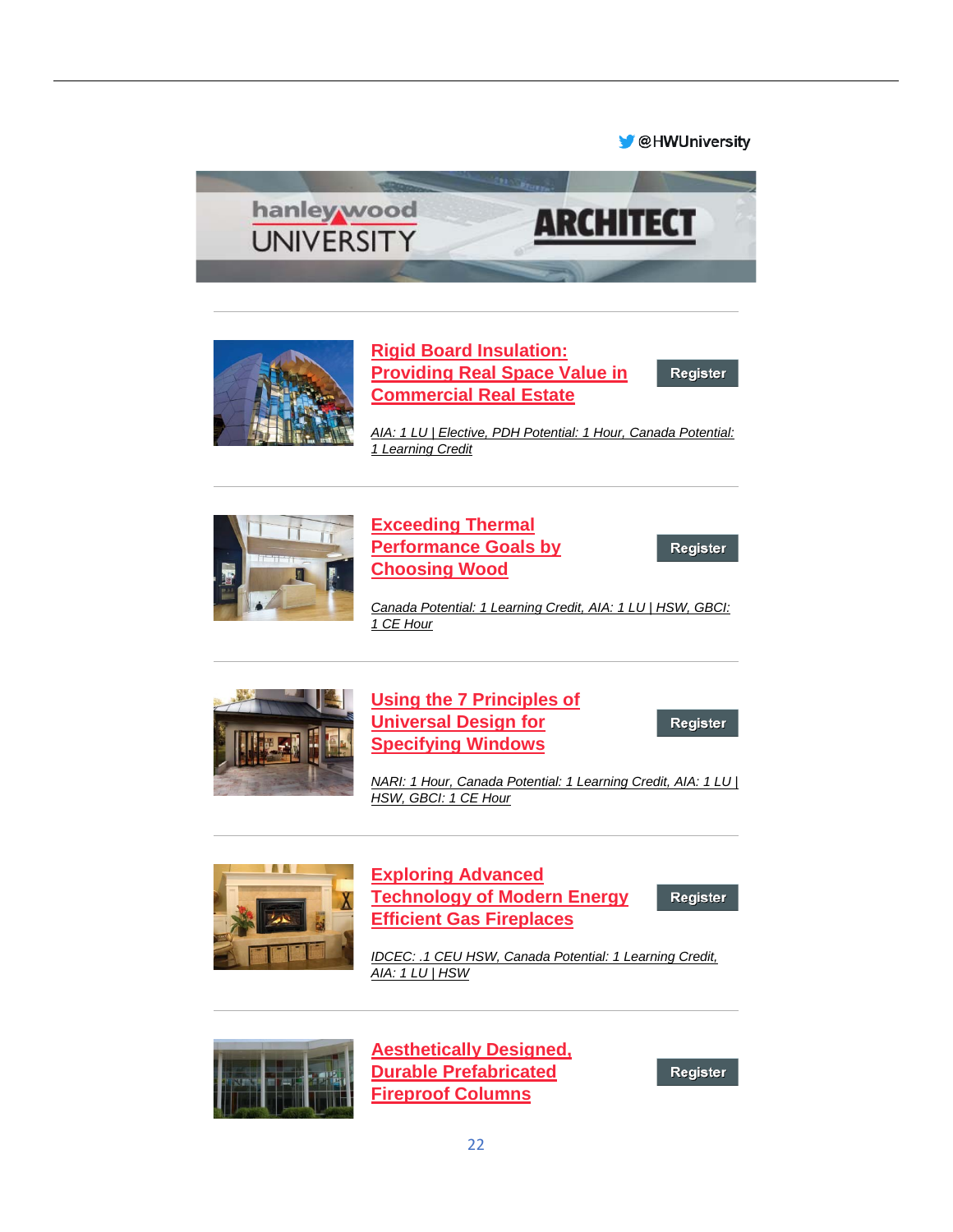

**[Exploring Fenestration](https://linkprotect.cudasvc.com/url?a=http%3a%2f%2fclick1.e.hanleywood-media.com%2fhmflhbjfvqwzmwsbzsrwbzjwwjzwqmsldvcvpdhbhsffw_zrpsmdzkrswlzzzdzz.html%3fa%3dbesnard%2540dzco.com%26b%3dHWU_EBMGHWUN721155_Update_Newsletter_121019%2b%2b%2b%2b%2b%2b&c=E,1,SUF_X00bl8h8VkyWdK_KXJnDuzyisaSn6rmM4FYgb8DQjIm9vhC4E6NbEE0eVEzahIjPE2fyl2oSjq2aLbUEEKklum_Q2Sf98UZq1zadksGOD9Jtgkc,&typo=1)  [Materials: Wood, Vinyl,](https://linkprotect.cudasvc.com/url?a=http%3a%2f%2fclick1.e.hanleywood-media.com%2fhmflhbjfvqwzmwsbzsrwbzjwwjzwqmsldvcvpdhbhsffw_zrpsmdzkrswlzzzdzz.html%3fa%3dbesnard%2540dzco.com%26b%3dHWU_EBMGHWUN721155_Update_Newsletter_121019%2b%2b%2b%2b%2b%2b&c=E,1,SUF_X00bl8h8VkyWdK_KXJnDuzyisaSn6rmM4FYgb8DQjIm9vhC4E6NbEE0eVEzahIjPE2fyl2oSjq2aLbUEEKklum_Q2Sf98UZq1zadksGOD9Jtgkc,&typo=1)  [Composite, and Hybrid](https://linkprotect.cudasvc.com/url?a=http%3a%2f%2fclick1.e.hanleywood-media.com%2fhmflhbjfvqwzmwsbzsrwbzjwwjzwqmsldvcvpdhbhsffw_zrpsmdzkrswlzzzdzz.html%3fa%3dbesnard%2540dzco.com%26b%3dHWU_EBMGHWUN721155_Update_Newsletter_121019%2b%2b%2b%2b%2b%2b&c=E,1,SUF_X00bl8h8VkyWdK_KXJnDuzyisaSn6rmM4FYgb8DQjIm9vhC4E6NbEE0eVEzahIjPE2fyl2oSjq2aLbUEEKklum_Q2Sf98UZq1zadksGOD9Jtgkc,&typo=1)**

Register

*[AIA: 1 LU | Elective, Canada Potential: 1 Learning Credit](https://linkprotect.cudasvc.com/url?a=http%3a%2f%2fclick1.e.hanleywood-media.com%2fhmhlhbjfvqwzmwsbzsrwbzjwwjzwqmsldvcvpdhbhsffm_zrpsmdzkrswlzzzdzz.html%3fa%3dbesnard%2540dzco.com%26b%3dHWU_EBMGHWUN721155_Update_Newsletter_121019%2b%2b%2b%2b%2b%2b&c=E,1,3PJ0TuTQuUaB-13LojW7uXD8uVI85IGGDoQoIakeB_fRQOLgEiELyIHOo3ZRMdtDewFpy7f7a-XuELmLMEKPTItcNtdOwOExGlp9GwnfP3U,&typo=1)*

# AIA ONLINE CONTINUING EDUCATION

Health Safety & Welfare Credits Available

# **MTI MASONRY TECHNOLOGY INC.**

# **Education Resources**

# **Masonry Technology, Inc. is a Registered Provider with The American Institute of Architects Continuing Education System.**

MTI is the sponsor and provider for the following courses. They are complimentary to all designers. Credits upon successful completion will be reported on behalf of all AIA members. Nonmembers please print the certificate as proof of course completion.

# Draining Your Wall, Not Your Wallet

[https://www.architect-forum.com/emails/MTI/2018/MTI-816-Course-Logo-Wide600.jpg"](https://www.architect-forum.com/emails/MTI/2018/MTI-816-Course-Logo-Wide600.jpg) style="outline: none; text-decoration: none; display: block;clear:none;float:none;margin-left:auto;margin-right:auto;display:none; mso-hide: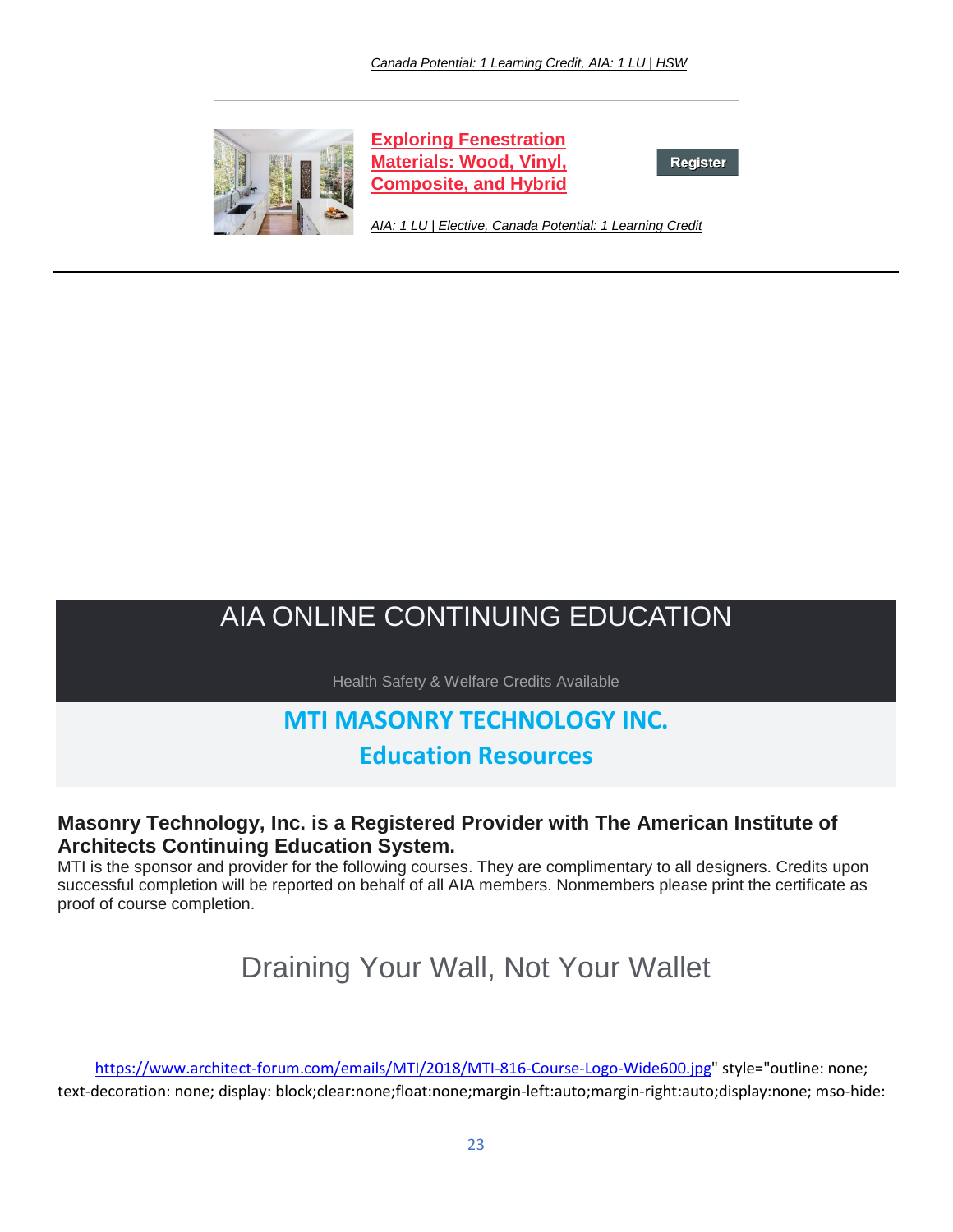### Understanding the Temperature & Moisture Relationship #MTI 816 | 1 LU/HSW

New building code requirements focus on improving energy efficiency, but are we re-creating the EIFS disasters of the early 90s? This course explores the relationship between temperature and moisture, and uses these principles to look at energy-efficient, healthy and sustainable buildings by including drainage in the building envelope.

> **[LOGIN](https://linkprotect.cudasvc.com/url?a=http%3a%2f%2fnewsletter.architect-forum.com%2ft.aspx%3fS%3d1%26ID%3d4739%26NL%3d2%26N%3d1161%26SI%3d2271%26URL%3dhttps%253a%252f%252fwww.mtidry.com%252fusers%252fuser-login%253futm_source%253darchitect-forum&c=E,1,T4-s15jZssAJ-hDcSEr59cUgprUkg37u8JG-fu6HRO-q-wWMyE5pCtvnhbPrlc0mamBPO8yVdmXGs0sNdtnGNEGj0C3SK5tW1LSc6KZhEVeFBlM,&typo=1) [REGISTER](https://linkprotect.cudasvc.com/url?a=http%3a%2f%2fnewsletter.architect-forum.com%2ft.aspx%3fS%3d1%26ID%3d4739%26NL%3d2%26N%3d1161%26SI%3d2271%26URL%3dhttps%253a%252f%252fwww.mtidry.com%252fusers%252fuser-register%253futm_source%253darchitect-forum&c=E,1,ZvurC_8IZiK79u-qPCz0A7SzJvYfPKE8NIqjNrcTIjyxvUMPLHQqu9yoNPd2RGvItZa0QrfRg294Q9kyZE5l4VCEwaYcTCSnbOz3dQvTbdwohziITCS5dKtBMA,,&typo=1)**

# Rainscreen 101 Revisited!

[https://www.architect-forum.com/emails/MTI/2018/Rainscreen-101-Revisited-logo600.jpg"](https://www.architect-forum.com/emails/MTI/2018/Rainscreen-101-Revisited-logo600.jpg) style="outline: none; text-decoration: none; display: block; clear: none; float:none;margin-left:auto;margin-right:auto;display:none; msohide: none;" align="center" width="600">

> Moisture Management Techniques for Healthier Structures #MTI 712 | 1 LU/HSW

Moisture is the number one cause of building envelope failures. When used correctly, rainscreen moisture management systems greatly reduce that risk; however, one size doesn't fit all! From furring strips to building wraps to manufactured rainscreen drainage products, the potential rainscreen drainage choices are many, but certainly not equally effective. Learn the fundamentals of choosing the right rainscreen moisture management system for your next project and leave with resources that can simplify the process.

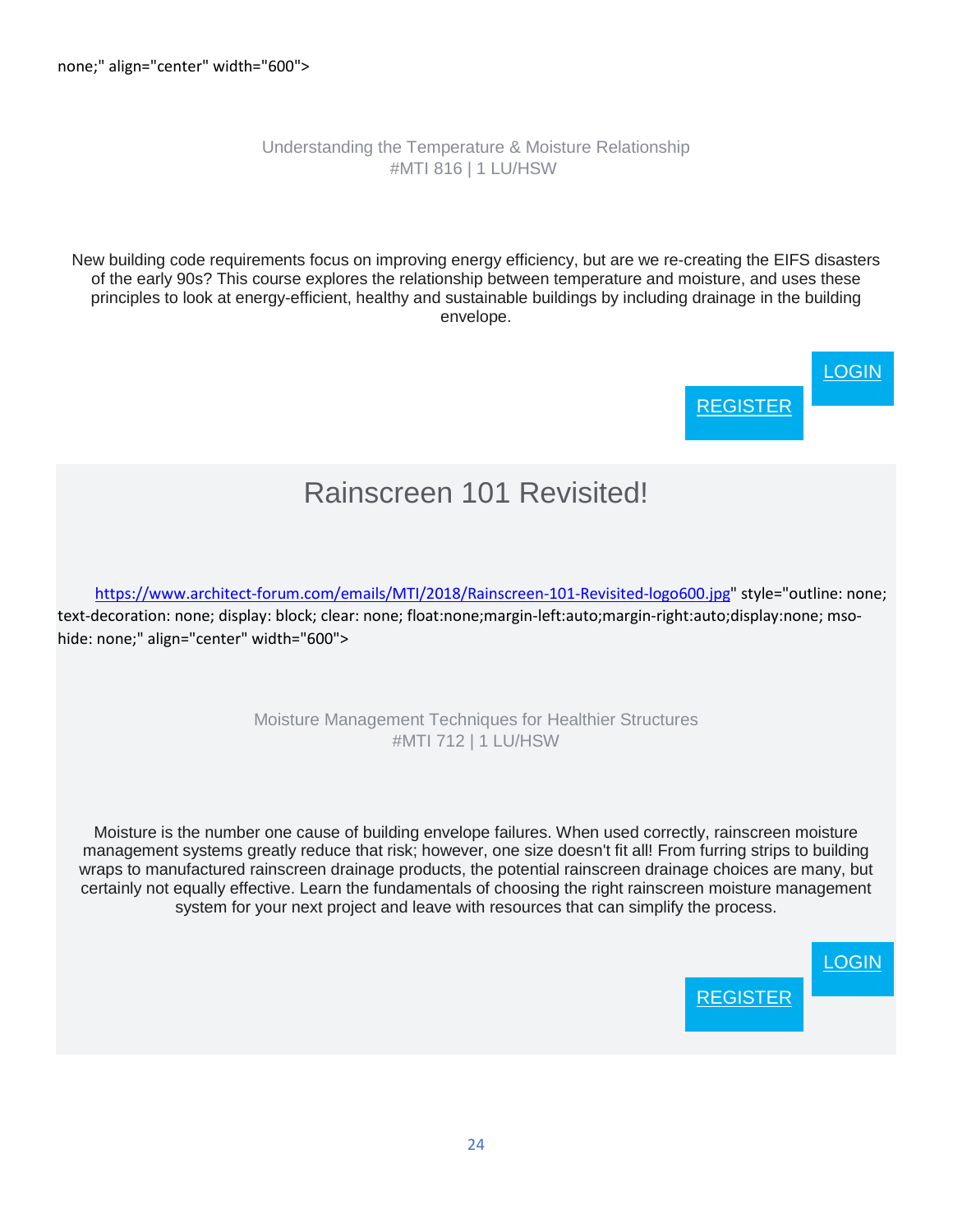# From the Ground Up!

[https://www.architect-forum.com/emails/MTI/2018/From-the-Ground-Up-Course-Logo600.jpg"](https://www.architect-forum.com/emails/MTI/2018/From-the-Ground-Up-Course-Logo600.jpg) style="outline: none; text-decoration: none; display: block; clear: none; float: none; margin-left: auto; margin-right: auto; display: none; mso-hide: none;" align="center" width="600">

### Sustainability Strategies for the Rainscreen Building Envelope #MTI 609 | 1.25 LU/HSW

Moisture intrusion at all levels of the building envelope is a major sustainability and health issue. This course focuses on three areas of the building envelope that have unique moisture intrusion issues: the foundation/below-grade construction, window and door rough openings and parapet walls. The course not only looks at how moisture gets into these moisture-prone areas of the rainscreen building envelope, it also presents suggestions on how to remedy the problems with effective rainscreen moisture management systems



# Don't Get Soaked!

[https://www.architect-forum.com/emails/MTI/2018/Dont-Get-Soaked-Course-Logo-Wide600.jpg"](https://www.architect-forum.com/emails/MTI/2018/Dont-Get-Soaked-Course-Logo-Wide600.jpg) style="outline: none; text-decoration: none; display: block; clear:none;float:none;margin-left:auto;margin-right:auto;display:none; mso-hide: none;" align="center" width="600">

> Drainage Solutions for the Rainscreen Building Envelope #MTI 131 | 1 LU/HSW

The health & sustainability costs of moisture in the rainscreen building envelope can be dire! The evidence is clear that moisture related building envelope failures, and their health related consequences, are still commonplace. This course examines some well-known failure incidents as well as health issues related to moisture intrusion; it examines moisture-prone areas of the rainscreen building envelope; and it presents specific suggestions on how to remedy the problems in those areas with effective rainscreen moisture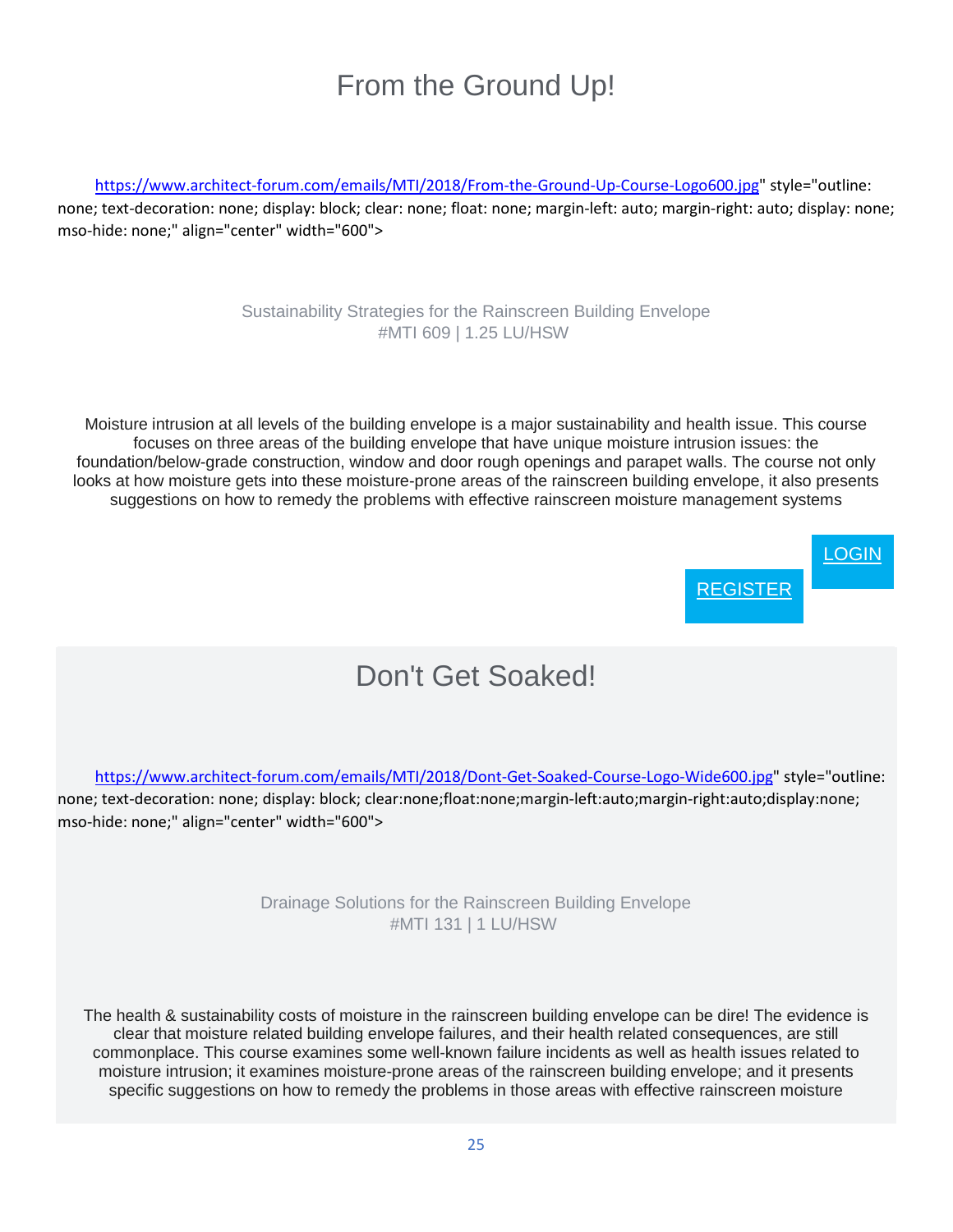management systems.



# Weep Now or Weep Later!

[https://www.architect-forum.com/emails/MTI/2018/Weep-Now-or-Weep-Later-logo600.jpg"](https://www.architect-forum.com/emails/MTI/2018/Weep-Now-or-Weep-Later-logo600.jpg) style="outline: none; text-decoration: none; display: block;clear:none;float:none;margin-left:auto;margin-right:auto;display:none; msohide: none;" align="center" width="600">

### The Importance of Getting Bottom of Wall Drainage Right! #MTI 141 | 1 LU/HSW

Effective moisture management systems are critical to HSW, sustainable design and energy efficiency. Cavity walls of 1" or greater must provide adequate drainage at the bottom of the wall to allow moisture to exit efficiently from the building envelope.

This course looks at studies that support the need for adequate weep systems, states the criteria of those systems, and covers the risk zones where those systems are needed. This course is designed to help you meet the AIA's HSW requirements.



# **Moisture Management Solutions**

MTI offers many free educational resources at MTIdry.com. Our Hyperspecs section features more than 150 drawings and animations illustrating best-practice solutions to building moisture problems. Product Performance

Predictable drainage and drying is a key element to high performance building design. Learn more about how rainscreens work and partner with the experts at MTI today.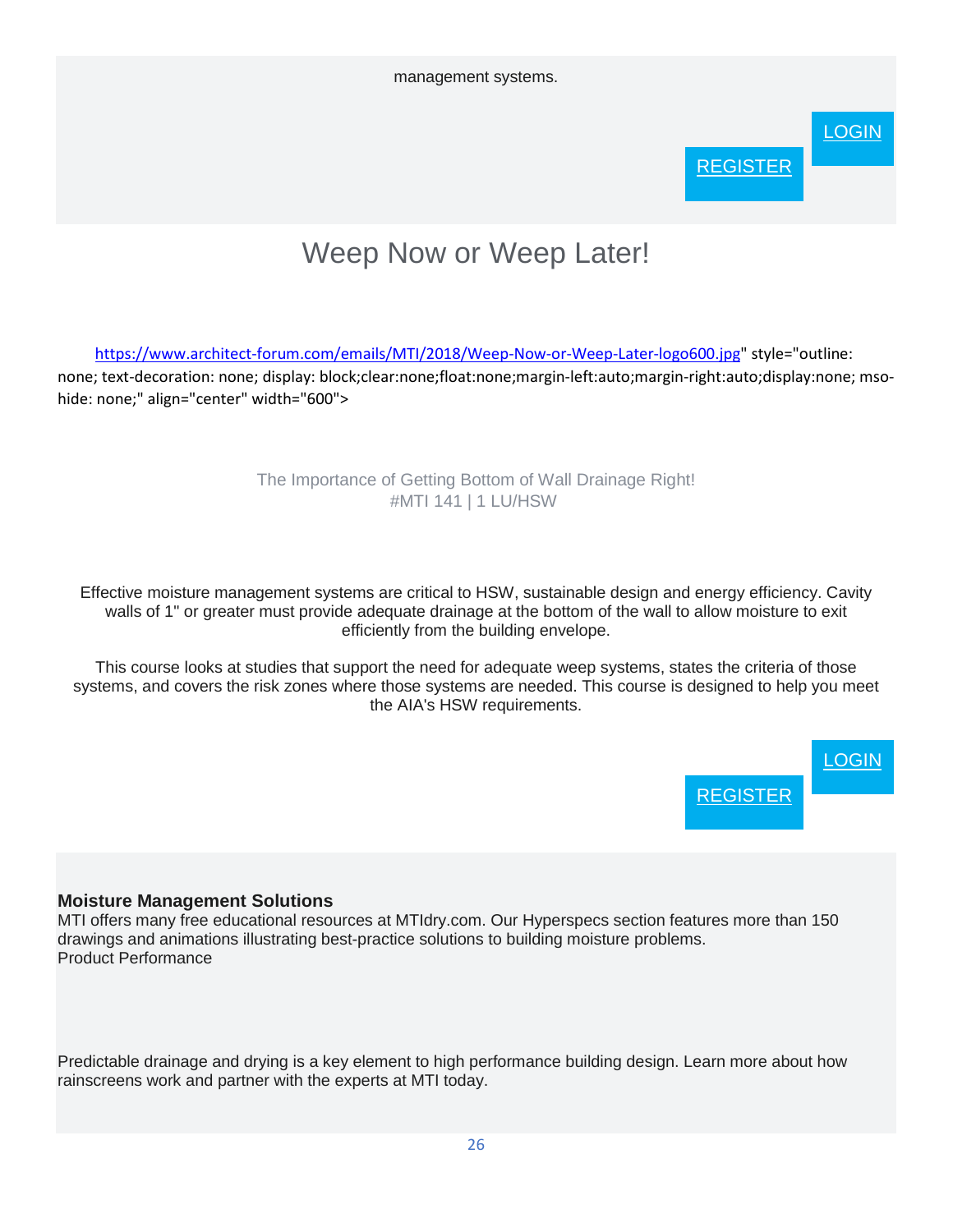



**[Designing with Light: Best](https://linkprotect.cudasvc.com/url?a=http%3a%2f%2fclick1.e.hanleywood-media.com%2fojzcrjsqtzldmlkjdkgljdsllsdlzmkcptwtnprjrtfwq_hmccqmnzvchccwmmnn.html%3fa%3dbesnard%2540dzco.com%26b%3dHWU_EBMGHWUN721155_Update_Newsletter_120519%2b%2b%2b%2b%2b%2b&c=E,1,k78YpILKHCUopJmm7HRtlJnUdz7qYwuJJG63jowkXT3KqmS7fqw-yYzbFJZpKvUjW2aDC8_zBsidgoLUF8mazbpnGXAsjpV9P0b7JXfBCFymQYY,&typo=1)  [Practices and New](https://linkprotect.cudasvc.com/url?a=http%3a%2f%2fclick1.e.hanleywood-media.com%2fojzcrjsqtzldmlkjdkgljdsllsdlzmkcptwtnprjrtfwq_hmccqmnzvchccwmmnn.html%3fa%3dbesnard%2540dzco.com%26b%3dHWU_EBMGHWUN721155_Update_Newsletter_120519%2b%2b%2b%2b%2b%2b&c=E,1,k78YpILKHCUopJmm7HRtlJnUdz7qYwuJJG63jowkXT3KqmS7fqw-yYzbFJZpKvUjW2aDC8_zBsidgoLUF8mazbpnGXAsjpV9P0b7JXfBCFymQYY,&typo=1)  [Technology](https://linkprotect.cudasvc.com/url?a=http%3a%2f%2fclick1.e.hanleywood-media.com%2fojzcrjsqtzldmlkjdkgljdsllsdlzmkcptwtnprjrtfwq_hmccqmnzvchccwmmnn.html%3fa%3dbesnard%2540dzco.com%26b%3dHWU_EBMGHWUN721155_Update_Newsletter_120519%2b%2b%2b%2b%2b%2b&c=E,1,k78YpILKHCUopJmm7HRtlJnUdz7qYwuJJG63jowkXT3KqmS7fqw-yYzbFJZpKvUjW2aDC8_zBsidgoLUF8mazbpnGXAsjpV9P0b7JXfBCFymQYY,&typo=1)**

*IDCEC: .1 CEU HSW, AIA: 1 LU | Elective, Canada Potential: 1 Learning Credit*



### **[Understanding Advancing](https://linkprotect.cudasvc.com/url?a=http%3a%2f%2fclick1.e.hanleywood-media.com%2fofmcrjsqtzldmlkjdkgljdsllsdlzmkcptwtnprjrtflz_hmccqmnzvchccwmmnn.html%3fa%3dbesnard%2540dzco.com%26b%3dHWU_EBMGHWUN721155_Update_Newsletter_120519%2b%2b%2b%2b%2b%2b&c=E,1,-gg3sMY5okSa26TIDGqXIgHu3dQQJYKD6XpjMfz7bPm8mKHocIB154_j0YIpqWkRl_LgQKq9uTw--LIXjWrd0XNU8tK5iGXXUpkYo82WRnY,&typo=1)  [Wall System Design around](https://linkprotect.cudasvc.com/url?a=http%3a%2f%2fclick1.e.hanleywood-media.com%2fofmcrjsqtzldmlkjdkgljdsllsdlzmkcptwtnprjrtflz_hmccqmnzvchccwmmnn.html%3fa%3dbesnard%2540dzco.com%26b%3dHWU_EBMGHWUN721155_Update_Newsletter_120519%2b%2b%2b%2b%2b%2b&c=E,1,-gg3sMY5okSa26TIDGqXIgHu3dQQJYKD6XpjMfz7bPm8mKHocIB154_j0YIpqWkRl_LgQKq9uTw--LIXjWrd0XNU8tK5iGXXUpkYo82WRnY,&typo=1)  [Continuous Insulation](https://linkprotect.cudasvc.com/url?a=http%3a%2f%2fclick1.e.hanleywood-media.com%2fofmcrjsqtzldmlkjdkgljdsllsdlzmkcptwtnprjrtflz_hmccqmnzvchccwmmnn.html%3fa%3dbesnard%2540dzco.com%26b%3dHWU_EBMGHWUN721155_Update_Newsletter_120519%2b%2b%2b%2b%2b%2b&c=E,1,-gg3sMY5okSa26TIDGqXIgHu3dQQJYKD6XpjMfz7bPm8mKHocIB154_j0YIpqWkRl_LgQKq9uTw--LIXjWrd0XNU8tK5iGXXUpkYo82WRnY,&typo=1)**

*PDH Potential: 1 Hour, Canada Potential: 1 Learning Credit, AIA: 1 LU | HSW*

**Register**